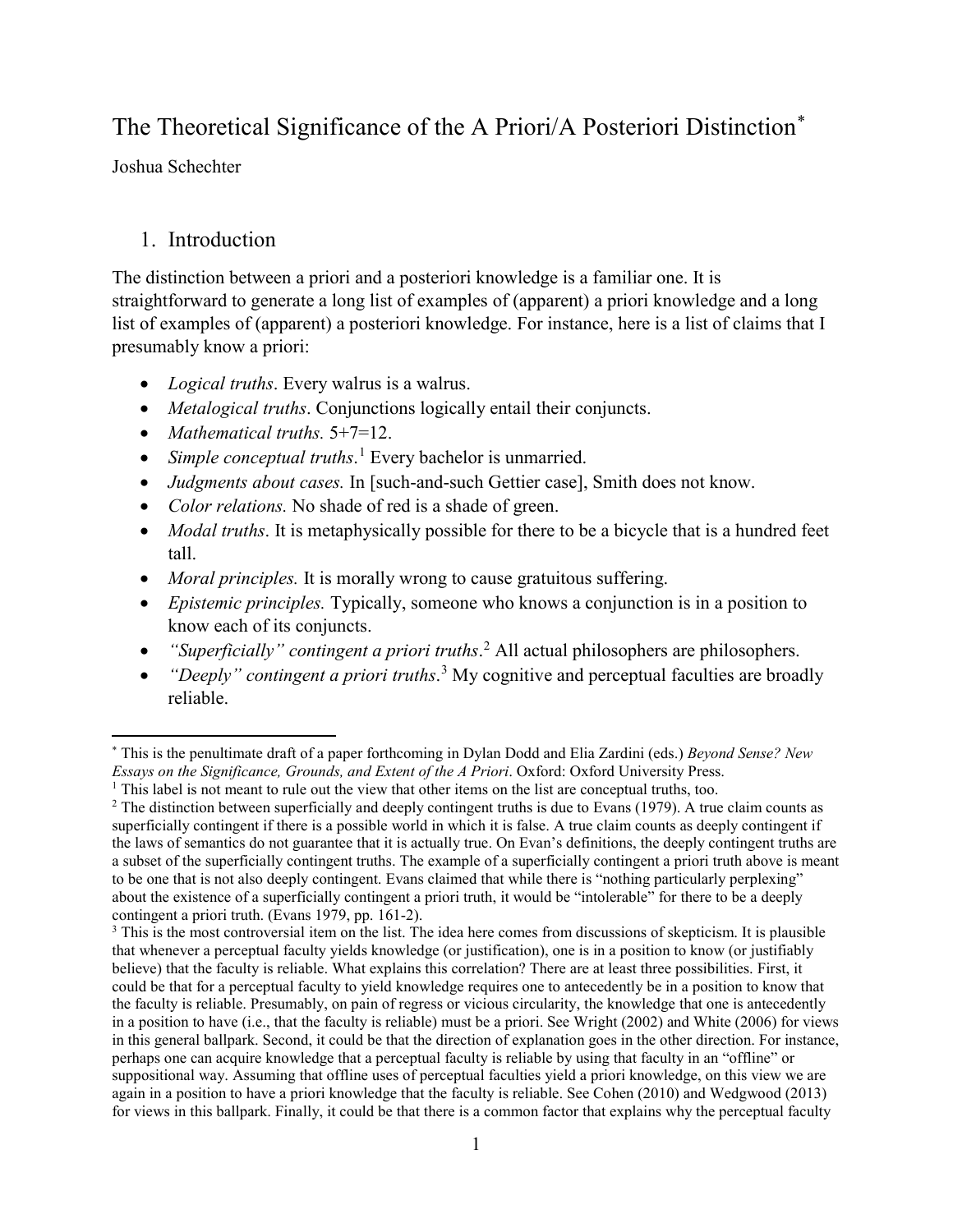And here is a list of claims that I presumably know a posteriori:

- *Directly observational truths*. It is currently raining.
- *Truths about the past*. Dinosaurs used to roam the earth.
- *Truths about the future*. The water in the pot on the stove will soon come to a boil.
- *Contingent generalizations*. No skyscraper is more than one mile tall.
- *Statistical claims*. The global literacy rate is about 86%.
- *Truths about linguistic meaning*. The word "table" stands for a kind of furniture.
- *Constitutive claims*. Water is composed of  $H_2O$  molecules.<sup>[4](#page-1-0)</sup>
- *Laws of nature and scientific theories*. General relativity well describes the behavior of highly massive objects.

It is notable that each of these lists is very heterogeneous. There seems little in common between knowing that every walrus is a walrus, knowing that it is morally wrong to cause gratuitous suffering, and knowing that one's cognitive and perceptual faculties are broadly reliable. These three claims have different subject matters, and the ways in which we come to know them are not obviously similar. And the same holds true for the examples of a posteriori knowledge. There seems little in common between knowing that it is currently raining, knowing that the word "table" stands for a kind of furniture, and knowing that general relativity well describes the behavior of highly massive objects. Again, these three claims have different subject matters, and, again, the ways in which we come to know them are not obviously similar.

This provides some (perhaps weak) evidence that the a priori/a posteriori distinction is not a very natural one in the sense that it does not "carve nature at its joints". [5](#page-1-1) The distinction may resemble the distinction between kinds of things that have a name in English starting with the letter "k" and kinds of things that don't have a name in English starting with the letter "k" – that is to say, a legitimate distinction but one that doesn't have any real significance.

In recent years, several philosophers have argued for this very conclusion – that the a priori/a posteriori distinction is legitimate but non-natural and theoretically unimportant. For instance, John Hawthorne writes, "my own externalist commitments … lead me to think that the a priori–a posteriori distinction is not a particularly natural one, and hence that its importance to epistemology has been grossly overestimated."[6](#page-1-2) Similarly, Timothy Williamson writes, "although a distinction between a priori and a posteriori knowledge (or justification) can be drawn, it is a superficial one, of little theoretical significance."<sup>[7](#page-1-3)</sup>

yields knowledge and why we are in a position to know that the faculty is reliable. Presumably, the common factor does not involve experience. So, on this view, too, it is plausible that this knowledge that the faculty is reliable will be a priori. See Silins (2008) for discussion of views in this ballpark. (The case of cognitive faculties is analogous.) <sup>4</sup> This is one of Kripke's examples of an a posteriori contingent truth (although Kripke uses the identity "Water is

<span id="page-1-0"></span>H2O" rather than a claim about constitution). See Kripke (1980, lecture 3).

<span id="page-1-1"></span><sup>&</sup>lt;sup>5</sup> See Quine (1969) and Lewis (1983) for this usage of "natural". This usage of "natural" is not the one at issue in discussion of whether we should be naturalists about some domain.

<span id="page-1-2"></span><sup>6</sup> Hawthorne (2007, p. 201).

<span id="page-1-3"></span> $^7$  This quote is taken from the abstract to Williamson (2013). It does not appear in the main body of the article, but the article contains several passages making the same claim.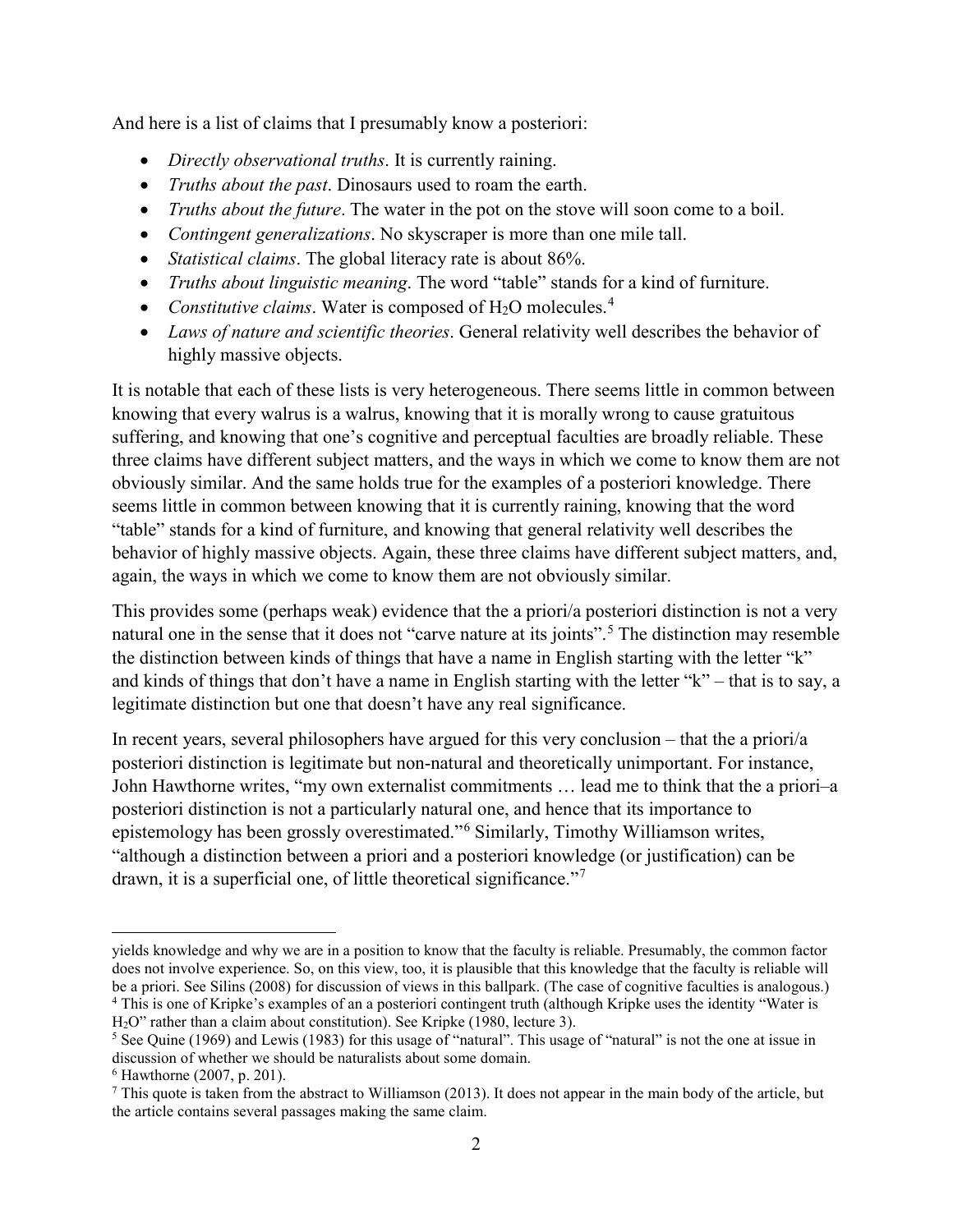I have some sympathy for the claim that the distinction between a priori and a posteriori knowledge, at least as traditionally understood, does not capture a natural or theoretically useful distinction. But Hawthorne and Williamson also seem to think that there is no natural or theoretically useful distinction in the vicinity, and that seems too strong a conclusion to draw. My own view is that there is a theoretically useful distinction – or better, distinctions – in the ballpark of the traditional distinction.<sup>[8](#page-2-0)</sup> Giving up on anything like an a priori/a posteriori distinction is throwing out the baby with the bathwater.

In this paper, I do two main things. First, I respond to the most prominent recent challenge to the significance of the a priori/a posteriori distinction – the central argument in Williamson (2013).<sup>[9](#page-2-1)</sup> Second, I discuss the question of what the theoretical significance of the a priori/a posteriori distinction is.

This paper will proceed as follows. In the next section, I present the a priori/a posteriori distinction as it is typically developed. I then turn to Williamson's challenge to the significance of the distinction. Williamson points out that we often use the same cognitive mechanisms in coming to have a priori and a posteriori knowledge. So how could it be, asks Williamson, that there is a "deep epistemological difference" between the two? In section 3, I present this challenge and in section 4, I respond to it. I argue that there is an important disanalogy between Williamson's central example of a case of a priori knowledge and his central example of a case of a posteriori knowledge. Although the beliefs in the two cases are formed in similar ways, the ways in which their justification can be defeated are different. This suggests that there is an important epistemological difference between the two cases, one that cannot be captured in terms of the cognitive mechanisms used to form the beliefs.

Although Williamson's argument is unsuccessful, there remains the question of just what the theoretical significance of the a priori/a posteriori distinction is. In section 5, I turn to that question. I argue that the point of the distinction is not to enable us to represent some joint in nature, but rather to help us to identify epistemological problem cases. We understand – more-orless – the epistemology of simple perceptual knowledge. The epistemology of non-perceptual knowledge is far less clear. The purpose of labeling a case of knowledge as a priori is to claim that its epistemology should not be assimilated to the epistemology of perception. Instead, it is something of a puzzle case.

This proposal has an important implication, which I discuss in section 6. There are several ways in which a case of knowledge can be disanalogous to a simple case of perceptual knowledge. Two disanalogies are perhaps the most important: the explanation of how it is the belief is justified may be different, and the explanation of how it is the thinker has a true belief may be different. It is natural to think that in a simple case of perceptual knowledge, the explanation of how the belief is justified centrally involves phenomenality, and the explanation of how the thinker came to have a true belief centrally involves a causal relation between the belief and what

<span id="page-2-0"></span><sup>8</sup> Peacocke (2004, ch. 6.3) identifies two species of the a priori, the "judgmentally a priori" and the "contentually a priori". His distinctions are conceptually closer to one another than the distinctions that I will ultimately argue for below.

<span id="page-2-1"></span><sup>9</sup> An earlier argument, relying on similar considerations, appears in Williamson (2007, ch. 5.5).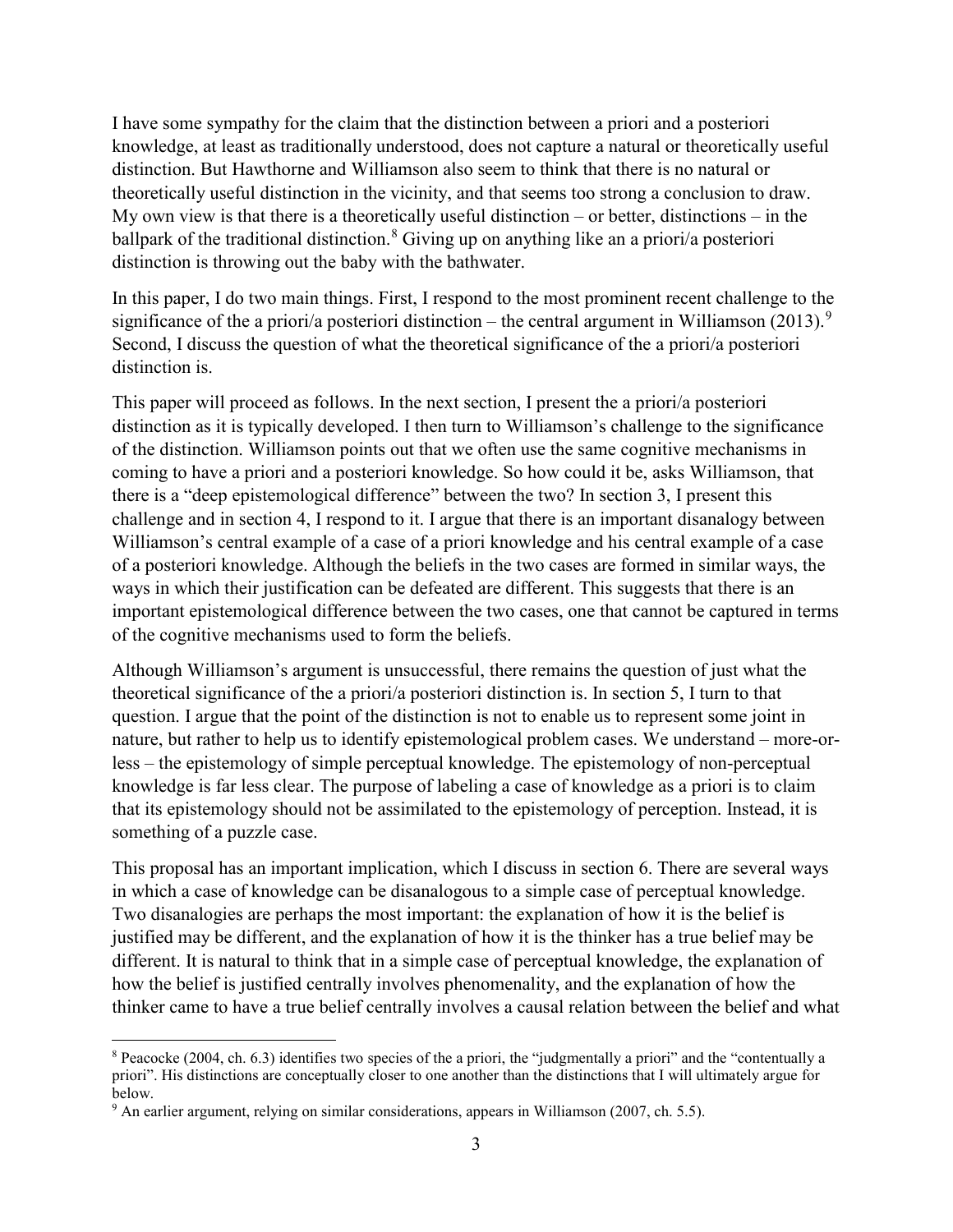the belief is about. If so, the two disanalogies come to the following: (i) the justification of the belief does not involve phenomenality, and (ii) the belief does not stand in a causal relation to what the belief is about. When beliefs about some subject matter fit either (i) or (ii), an epistemological puzzle arises. How can our beliefs about some subject matter be justified if not ultimately in terms of how things seem to us? How is it that we get things right about some subject matter if our beliefs do not stand in a causal relation to what they are about? So there is more than one kind of epistemological puzzle to solve. This suggests that there is an important theoretical role for (at least) two distinctions in the ballpark of the traditional a priori/a posteriori distinction.

### 2. The A Priori and A Posteriori

 $\overline{\phantom{a}}$ 

In the previous section, the a priori/a posteriori distinction was introduced using examples. But it is more common (and more satisfying) to introduce it using definitions. And there are familiar definitions to provide:<sup>[10](#page-3-0)</sup> A thinker has a priori knowledge that p just in case the thinker knows that p and the thinker's knowledge that p is independent of experience. A thinker has a posteriori knowledge that p just in case the thinker knows that p and the thinker's knowledge that p depends on experience.<sup>[11,](#page-3-1)[12](#page-3-2)</sup>

This is not the original understanding of the terms "a priori" and "a posteriori". These terms were earlier used to mark a different distinction. An a priori demonstration was a demonstration from the cause (or, better, explanatory ground) of the fact to be proved. An a posteriori demonstration was a demonstration from an effect of the fact to be proved. This was the prevailing usage of the terms from the 14<sup>th</sup> through the late  $17<sup>th</sup>$  centuries.<sup>[13](#page-3-3)</sup> The contemporary usage of "a priori", as

<span id="page-3-0"></span> $10$  There are other uses of "a priori" in non-philosophical speech and writing. I've heard the term used to mean something like "on the basis of general considerations rather than specific evidence", "on the basis of a back-of-theenvelope calculation rather than a detailed derivation", and "on the basis of our current evidence and not any further empirical investigation". I put such uses of the term aside here. Presumably, they trace back to the philosophical use(s) of the term.

<span id="page-3-1"></span> $11$  There is a small refinement that should be made to these definitions. A thinker may have two sets of grounds for believing a claim, one this is independent of experience and one that depends on experience. The thinker may believe the claim on both sets of grounds. So long as the first grounds epistemically suffice for knowledge, we should count the thinker as having a priori knowledge of the claim. If the second set of ground also suffice for knowledge, we should count the thinker as having a posteriori knowledge of the claim, as well. I'll leave this refinement implicit in what follows.

<span id="page-3-3"></span><span id="page-3-2"></span><sup>&</sup>lt;sup>12</sup> These definitions concern the application of "a priori" and "a posteriori" to knowledge. The terms are also commonly applied to the epistemic justification of beliefs, with analogous definitions. It is also common to talk about whether propositions are a priori – a proposition counts as a priori just in case it can be a priori known (or justified). Finally, the terms are occasionally applied to entire subject matters – a subject matter counts as a priori just in case the propositions it concerns are (at least centrally) a priori propositions and as a posteriori otherwise. <sup>13</sup> For example, an early characterization of "a priori" and "a posteriori" appears in William of Ockham's *Summa Logicae* [c. 1323] III.2, ch. 17. Ockham uses the terms to mark the distinction between demonstrations whose premises are explanatorily prior to the conclusion and demonstrations whose premises are not explanatorily prior to the conclusion. Ockham identifies the a priori/a posteriori distinction with the earlier distinction between demonstrations *propter quid* and demonstrations *quia*, which is the Latin translation of Aristotle's distinction in the *Posterior Analytics* I.13 between demonstrations "of the reasoned fact" (διότι) and demonstrations "of the fact" (ὅτι). (Indeed, *Summa Logicae* III.2 is essentially a commentary on the *Posterior Analytics*.)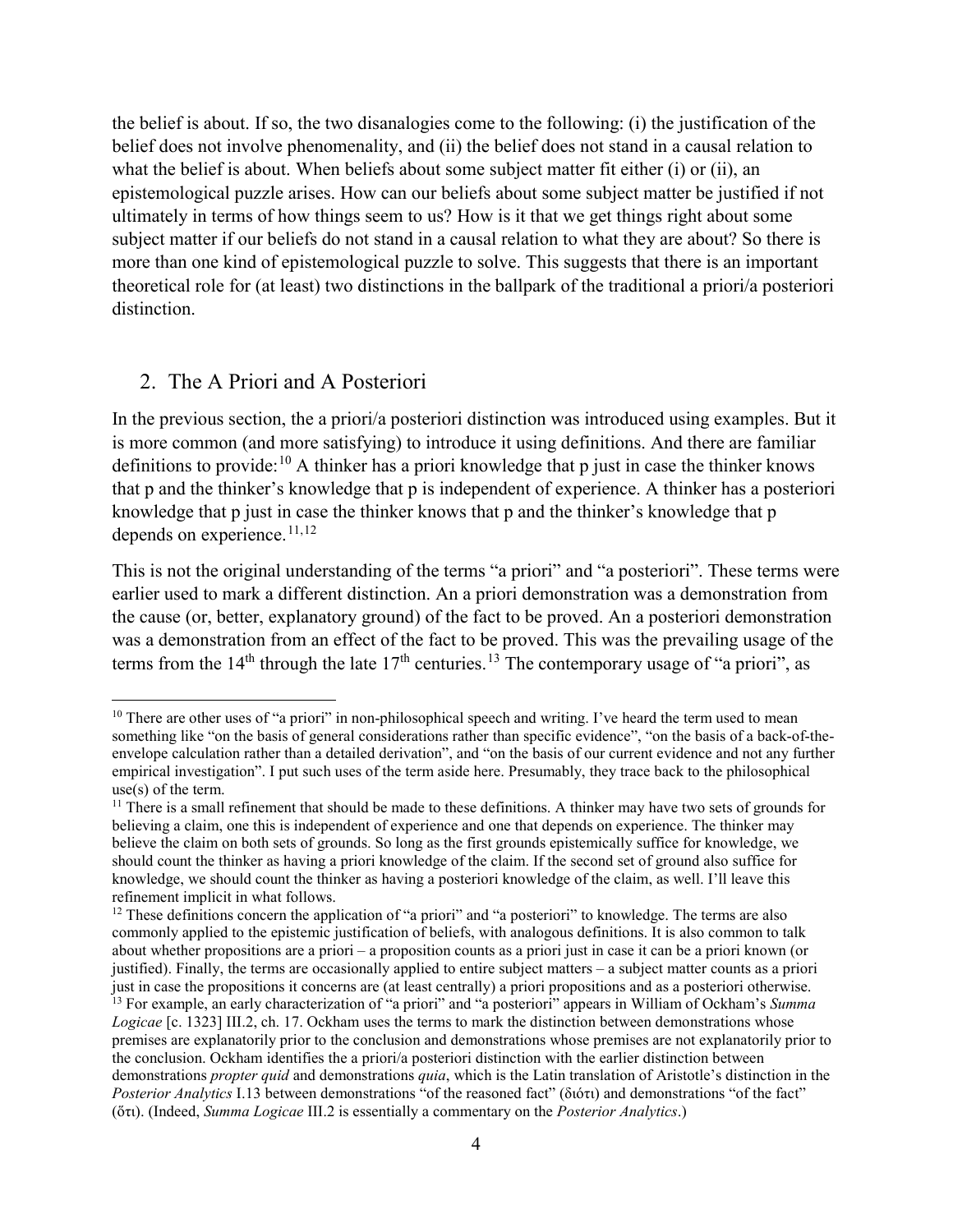meaning something like "independent from experience", emerged in the 18<sup>th</sup> century and was popularized largely due to the influence of Immanuel Kant.<sup>[14](#page-4-0)</sup>

Despite the fact that the terms "a priori" and "a posteriori" only gained this usage relatively late, the idea that there is an important distinction between knowledge that depends on experience and knowledge that is independent of experience goes back much further. As Alberto Coffa writes, "One of the basic intuitions behind almost every epistemology since Plato's is that there are two radically different types of claims: the a priori and the rest."<sup>[15](#page-4-1)</sup> Indeed, it is difficult to understand what Plato's theory of recollection is meant to do, if it is not an answer to the question of how thinkers can have a priori knowledge of subjects like ethics and mathematics.<sup>[16](#page-4-2)</sup>

 $\overline{\phantom{a}}$ 

Kant was not the first to define "a priori" and "a posteriori" in terms of experience. Related characterizations can be found in Wolff (1728, section 663), Baumgarten (1761, section 316), and Lambert (1764, sections 534-45). Wolff's characterizations are interestingly different from the contemporary ones. On his characterization, roughly, knowledge is a priori if it was established as true in part using inference from known propositions. Knowledge is a posteriori if it was established as true using only sense experience. So on Wolff's understanding of the terms, a claim that is known using a combination of experience and reason would count as a priori. By contrast, on the contemporary understanding, such a mixed case would count as a posteriori. The characterizations in Baumgarten and Lambert are closer to the contemporary one. It should be mentioned that in his earlier *Metaphysics* (2013, section 24) [1739], Baumgarten uses the terms "a priori" and "a posteriori" in a way that suggests that he was then using the earlier – from the explanatory ground – understanding. So his usage of the terms seems to have shifted over time. (Hume (2007, 4.1) [1748] uses the term "a priori" but doesn't provide an explicit characterization of it. He appears to be using the term in its earlier sense, but he does contrast knowledge attained by a priori reasoning with knowledge attained through experience. Hume's distinction between relations of ideas and matters of fact is close to the contemporary a priori/a posteriori distinction but is perhaps better assimilated to the analytic/synthetic distinction.)

In the late 17<sup>th</sup> century, essentially the same usage can be found, for example, in Arnauld and Nicole's *Port Royal Logic* [1662/1683], part IV, ch. 1. A remnant of this usage can be found as late as Frege (1974) [1884], sec. 3, where a truth is defined to be a priori if its ultimate explanatory grounds are general laws not themselves in need of proof. For discussions of the history of the a priori/a posteriori distinction, see Schepers et al. (1971) and Mittelstrass (1977).

<span id="page-4-0"></span><sup>&</sup>lt;sup>14</sup> Kant (1998, A 2/B 2-3) [1781/1787]. But see Smit (2009), for an argument that Kant was also operating with the earlier – from the explanatory ground – definition of "a priori".

Notice that there are two main changes from the earlier definition of the a priori to the contemporary one. First, the definition doesn't apply to demonstrations but to knowledge (or justified belief, etc.). Second, the definition no longer makes use of the notion of explanatory priority but the notion of dependence on experience. The first change is understandable: Given a distinction between kinds of demonstrations, it is natural to apply the distinction to the conclusions of demonstrations, and perhaps to then extend its application still further. The second change is more puzzling. Adams (1994, pp. 109-10) argues that Leibniz used the terms "a priori" and "a posteriori" in the earlier sense, but that it followed from his substantive philosophical views that a priori knowledge coincides with knowledge that is non-empirical. Adams thus suggests that Leibniz therefore may have "played a crucial role in the transformation of the meaning of 'a priori'" (p. 110).

<span id="page-4-1"></span><sup>&</sup>lt;sup>15</sup> Coffa (1991, pp. 1-2). Coffa doesn't tell us which part of Plato he has in mind. But a natural suggestion is Plato's discussion of the differences between our epistemic access to the "visibles" (ordinary objects, shadows, and reflections) and our epistemic access to the "intelligibles" (the Forms and mathematical objects) in *Republic*, Book 6.

<span id="page-4-2"></span><sup>16</sup> See Plato's *Meno* and *Phaedo* for the theory of recollection, which is (roughly) the theory that our souls had a kind of direct acquaintance with the Forms and the mathematical objects before our birth, and our knowledge of morality, mathematics, and other a priori domains is due to recollection of this earlier acquaintance.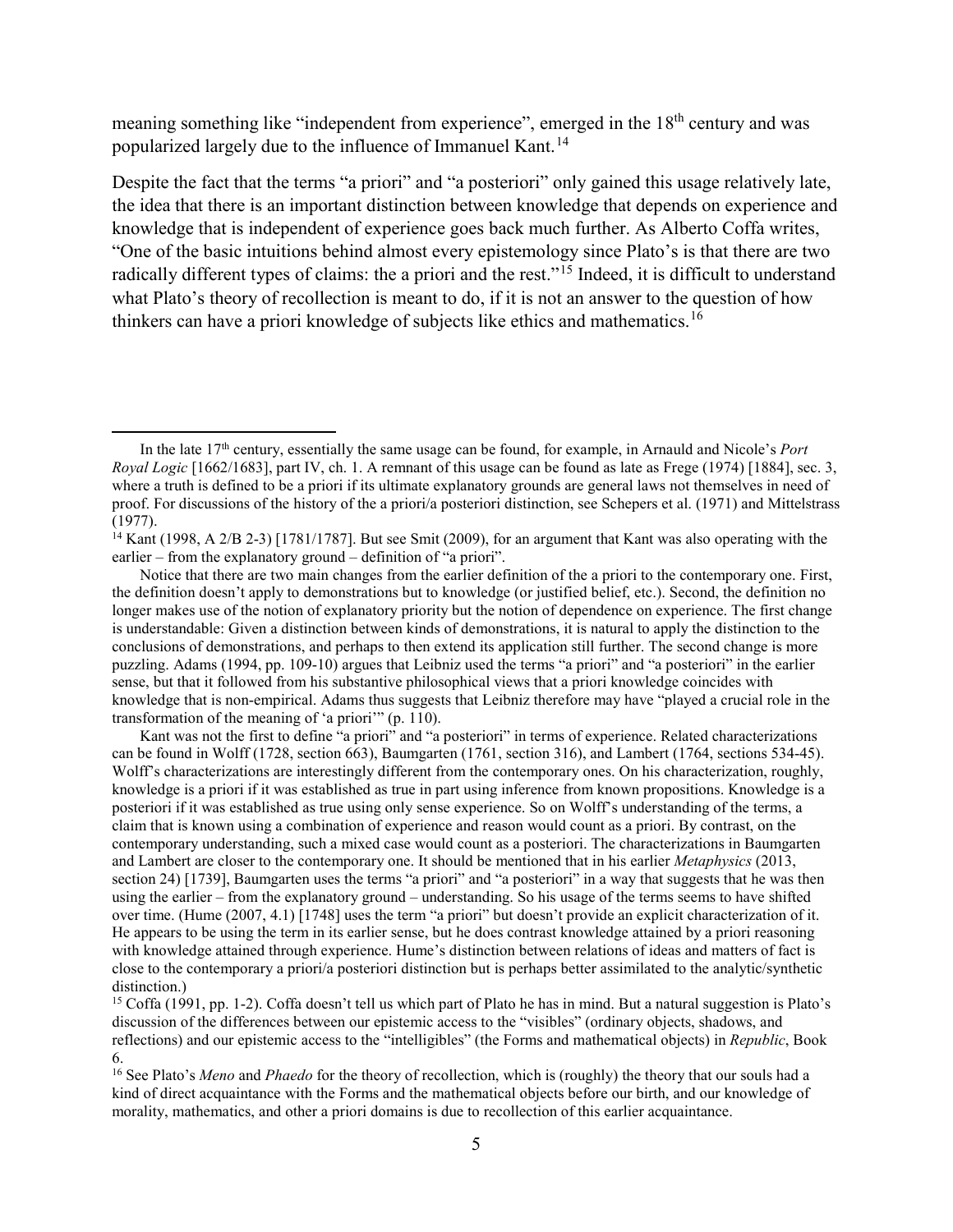The conception of a priori knowledge as knowledge that is independent of experience requires precisification. More needs to be said on how we should understand "experience" and how we should understand "independent of". There are challenges facing both tasks.<sup>[17](#page-5-0)</sup>

First consider the question of how we should understand "experience", at least for the purpose of defining the a priori. One issue here is whether we should count only experiences of the external world, or whether we should also include experiences that are purely internal, such as introspective and proprioceptive experiences. A second, perhaps deeper, issue concerns the question of what makes a mental state count as an experience. Is it that the mental state has a phenomenal aspect – that there is something it is like to be in that mental state?<sup>[18](#page-5-1)</sup> Or is it that the mental state satisfies some kind of causal constraint – for instance, the mental state was caused by what it is about?<sup>[19](#page-5-2)</sup> Or is it that experiences form some kind of natural kind – a mental state is an experience if it is the same kind of psychological or neurophysiological state as a paradigmatic example of an experience?<sup>[20](#page-5-3)</sup> Or should we endorse a hybrid account, or perhaps something else entirely? An answer to the question of what makes a mental state an experience is needed so that we can delimit the boundary of the a priori and so we can better understand what the a priori is supposed to be.

There are difficulties facing the various candidate answers. Against a phenomenal conception of experience, there is a problem with sufficiency – if we allow that thinkers can have a priori knowledge via rational insights, understood to be phenomenally-laden cognitive states, we should not count such phenomenal states as experiences. There may also be a problem with necessity – if it is possible for someone with blindsight to know facts about their surroundings directly via blindsight, such knowledge should presumably not count as a priori.<sup>[21](#page-5-4)</sup> Against a causal conception, presumably hallucinations should count as experiences even though they are almost never caused by what they are about. And against a natural kind conception, it seems conceptually possible for there to be creatures that have psychologies and neurophysiologies that are very different from our own, yet nevertheless have experiences. (Think space aliens, or even octopuses.) If their psychological and neurophysiological architectures are sufficiently different from our own, their experiences will not share the same psychological or neurobiological kinds as our experiences. [22](#page-5-5)

<span id="page-5-0"></span><sup>17</sup> See BonJour (1998, pp. 7-11).

<span id="page-5-1"></span><sup>&</sup>lt;sup>18</sup> Block (1995) identifies experiences as mental states with phenomenal properties. He also makes use of the "what it is like" terminology originally due to Nagel (1974).

<span id="page-5-2"></span><sup>&</sup>lt;sup>19</sup> BonJour (1998, p. 8) and McGinn (1975/1976, p. 198) propose causal accounts of experience. Presumably, there needs to be a restriction to causes that are in some sense direct or immediate. Otherwise, if I were to see smoke and come to believe that there is a fire, my belief would count as an experience of the fire since the fire did (mediately) cause my belief that there is fire.

<span id="page-5-3"></span><sup>&</sup>lt;sup>20</sup> See Casullo (2003, sec. 6.2) for discussion of the options. Casullo himself favors the natural kind approach.

<span id="page-5-4"></span> $21$  In actual cases of blindsight, as described in the empirical literature, subjects do not spontaneously form beliefs about their environment but are prompted to guess. So actual subjects with blindsight presumably do not gain knowledge about their environment directly via blindsight. But we can imagine subjects with a souped-up kind of blindsight who spontaneously, noninferentially, and reliably form beliefs about their environment. This is close to what Block (1995) calls "super-blindsight".

<span id="page-5-5"></span> $22$  This is a generalization of the case of "Martian pain" in Lewis (1980).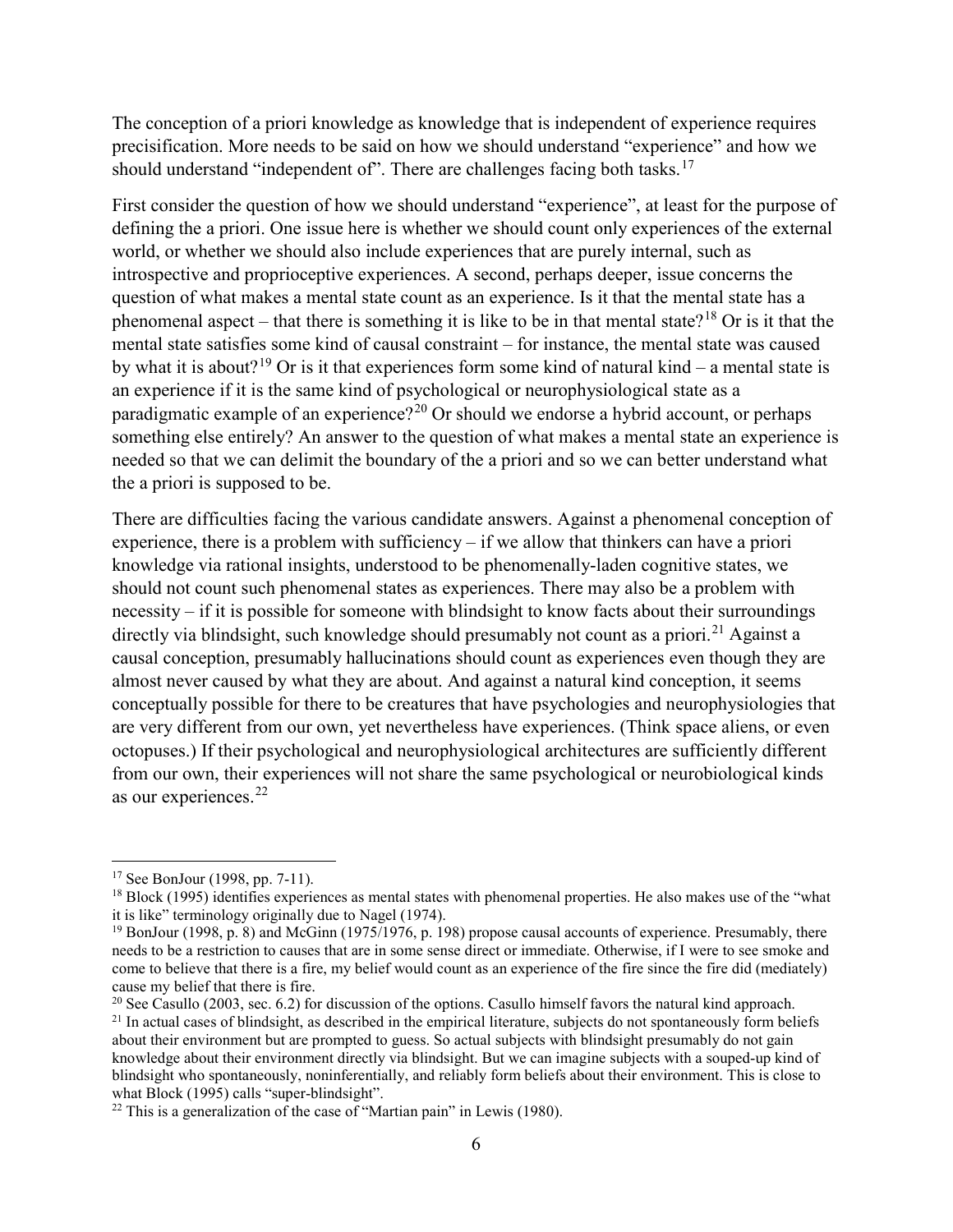These difficulties notwithstanding, there does seem to be something right in both the phenomenal and causal approaches. It seems to be an important fact about experience that experiences have phenomenal properties – that there is something it is like to have an experience. It also seems to be an important fact about experience that experiences, at least when they are non-defective, stand in a causal relation to what they are about. Perhaps the most promising avenue for formulating a single general account of experience is to adopt a hybrid approach that combines elements of both the phenomenal and the causal conceptions, and which avoids some of the difficulties by appealing to teleological or functional notions. For example, one might say that a mental state is an experience if it was formed by a psychological process that has the function of both (i) making use of causal relations to acquire information about some part of the world and (ii) providing that information to the thinker via phenomenality.<sup>[23](#page-6-0)</sup> Such a proposal avoids many of the difficulties listed above. But, to anticipate some of the discussion below, I don't see any need to formulate a single general account of experience. There is more than one legitimate notion of experience that can be used in formulating a definition of the "a priori", and there is more than one definition that has an important theoretical role to play.

Putting that issue aside for now, let me turn to the question of how to understand "independent of". There is a familiar difficulty here, and a familiar response. Consider the fact that no shade of green is a shade of red. It is natural to think that our knowledge of this fact is a priori. But it is also natural to think that this knowledge is not completely independent of experience. A person with normal vision will typically possess the concept *green* on the basis of having had visual experiences of green things, and so their knowledge that no shade of green is a shade of red will depend on their having had various experiences.<sup>[24](#page-6-1)</sup> That is the familiar difficulty with the definition.

The familiar response is to distinguish two ways in which experience may be relevant to a piece of knowledge. It may play a "merely enabling" role or it may play an "evidential" role. In the case of knowledge that no shade of green is a shade of red, the role of green experience is merely to enable us to possess the concept *green*. It is not to provide evidence for the claim that no shade of green is a shade of red.<sup>[25](#page-6-2)</sup>

The idea, then, is that experience plays a merely enabling role in knowledge of a proposition if it does not provide evidence for the truth of the proposition but (for instance) is only necessary for possessing one of the ingredient concepts of the proposition. An experience plays an evidential role in knowledge of a proposition if it genuinely provides evidence for the truth of the proposition. A priori knowledge is compatible with experience playing a merely enabling role.

<span id="page-6-0"></span><sup>&</sup>lt;sup>23</sup> Casullo (2011, p. 131) extracts (and rejects) a proposal like this from the discussion in Jeshion (2011).

<span id="page-6-1"></span><sup>24</sup> A congenitally blind person may possess the concept *green* in some other way, but presumably will possess the concept in a way that also depends on experience – for instance, experience of testimony.

<span id="page-6-2"></span><sup>25</sup> The basic idea behind this response appears in Kant's *Critique of Pure Reason* B 3. I borrow the terms "enabling" and "evidential" from Williamson (2013). I don't know who is originally responsible for this terminology. Burge (1993) makes use of a distinction between "enabling" and "justifying or entitling". The enabling/evidential distinction is broadly analogous to the distinction in causal explanation between causally enabling conditions and genuine causes.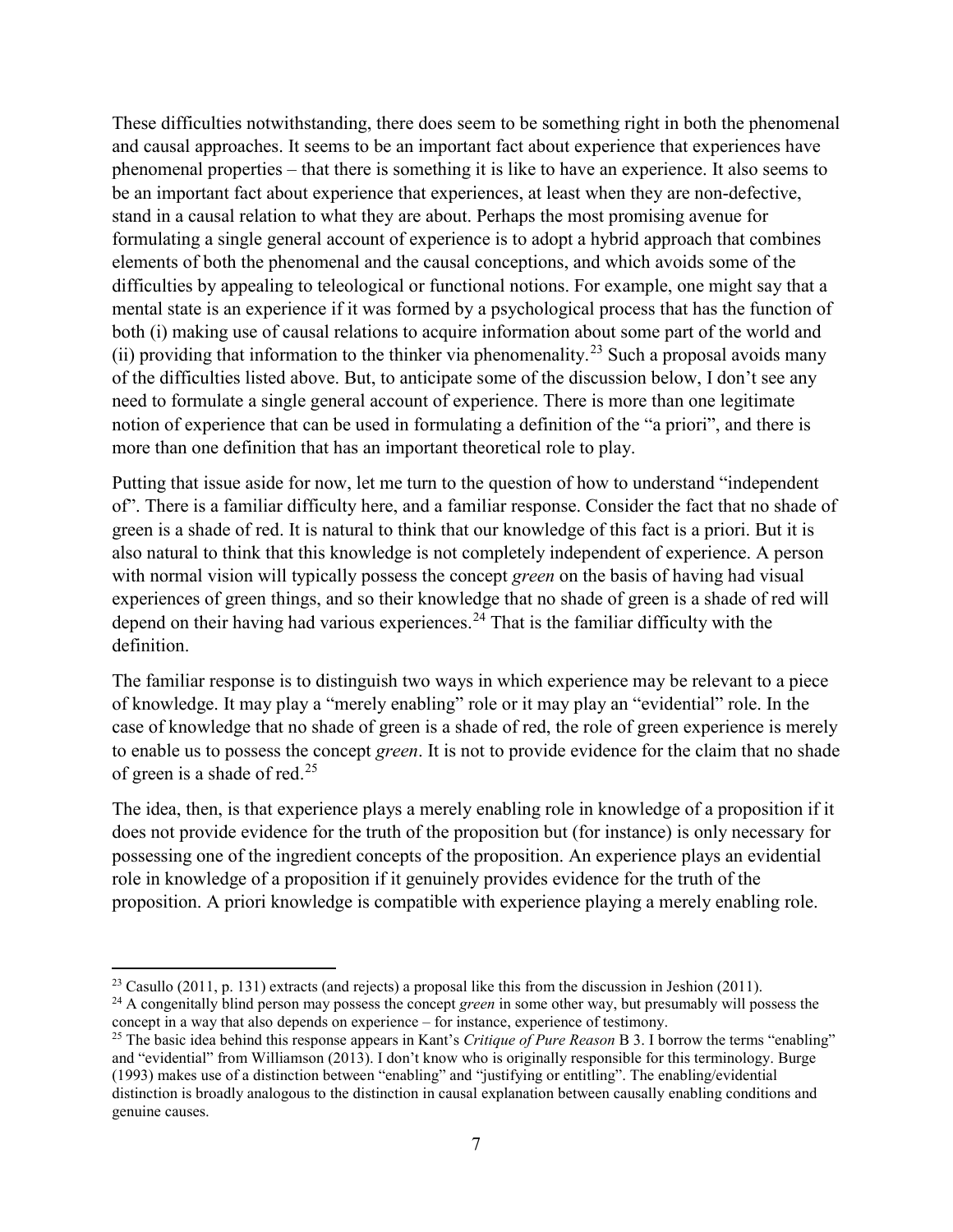But it is not compatible with experience playing an evidential role. That is why our knowledge that no shade of green is a shade of red counts as a priori.

This familiar response ought to be complicated a bit to handle a few subtle issues. First, we should distinguish possessing a concept in the sense of having competence with the concept from being able to think thoughts that contain the concept as a constituent. These are not the same. It is easy to think thoughts that contain a specific concept as a constituent despite lacking any real competence with the concept. For instance, suppose I overhear someone talking about Galois theory and I have no idea what Galois theory is. That is enough for me to be able to think thoughts about Galois theory – I can wonder what Galois theory is and whether it would be useful for me to learn it. For the purpose of characterizing a priori knowledge, any experience that is required to possess a concept in the sense of having competence with the concept should be classified as playing an enabling role. So, playing an enabling role can include more than just enabling one to be able to think thoughts containing the concept as a constituent.

Second, it could be that there are cases of a priori knowledge in which experience enables one to possess a concept that is not a constituent of the proposition that is known, but is a constituent of a proposition that appears in the argument or justification for the known proposition. There are many examples of mathematical proofs in which notions appear in the proof that do not appear in the claim to be proved. (The proof of Fermat's Last Theorem is an extreme example of this.) If experience plays a role in enabling one to possess such a concept, that is compatible with the knowledge of the proved claim counting as a priori.

Third, to play a so-called "evidential role" in our knowledge of a claim, experience presumably need not provide direct evidence for the claim. It would suffice for experience to defeat counterevidence against the claim. It would also suffice for experience to provide a non-evidential warrant for the claim (if experience can play such a role).<sup>[26](#page-7-0)</sup> What is crucial for a posteriori knowledge is not that experience provides evidence, but that it somehow contributes to the epistemic warrant for the claim. $27$ 

These complexities aside, the enabling/evidential distinction seems tolerably clear, and appealing to this distinction seems to answer the concern that paradigmatic cases of a priori knowledge (such as our knowledge that no shade of green is a shade of red) can depend on experience in some way. However, Williamson's argument against the naturalness and theoretical significance of the a priori/a posteriori distinction directly takes aim at the use of the enabling/evidential distinction in drawing the contrast. So let me now turn to Williamson's argument.

<span id="page-7-0"></span> $^{26}$  It is plausible that there can be non-evidential kinds of warrant. For instance, what is my evidence for the claim that 2+3=5 or the claim that bachelors are unmarried? Assuming we have a priori warrant for the claim that my perceptual faculties are reliable or the claim that the world contains projectible regularities, how is that warrant based on evidence? For simplicity, in this paper, I treat "justification" and "warrant" as synonyms, to encompass both evidential and non-evidential kinds of warrant.

<span id="page-7-1"></span> $27$  For this reason, Boghossian (2002, p. 139) contrasts enabling roles with epistemic (rather than evidential) roles. That is an improvement, but in what follows I'll stick with Williamson's terminology.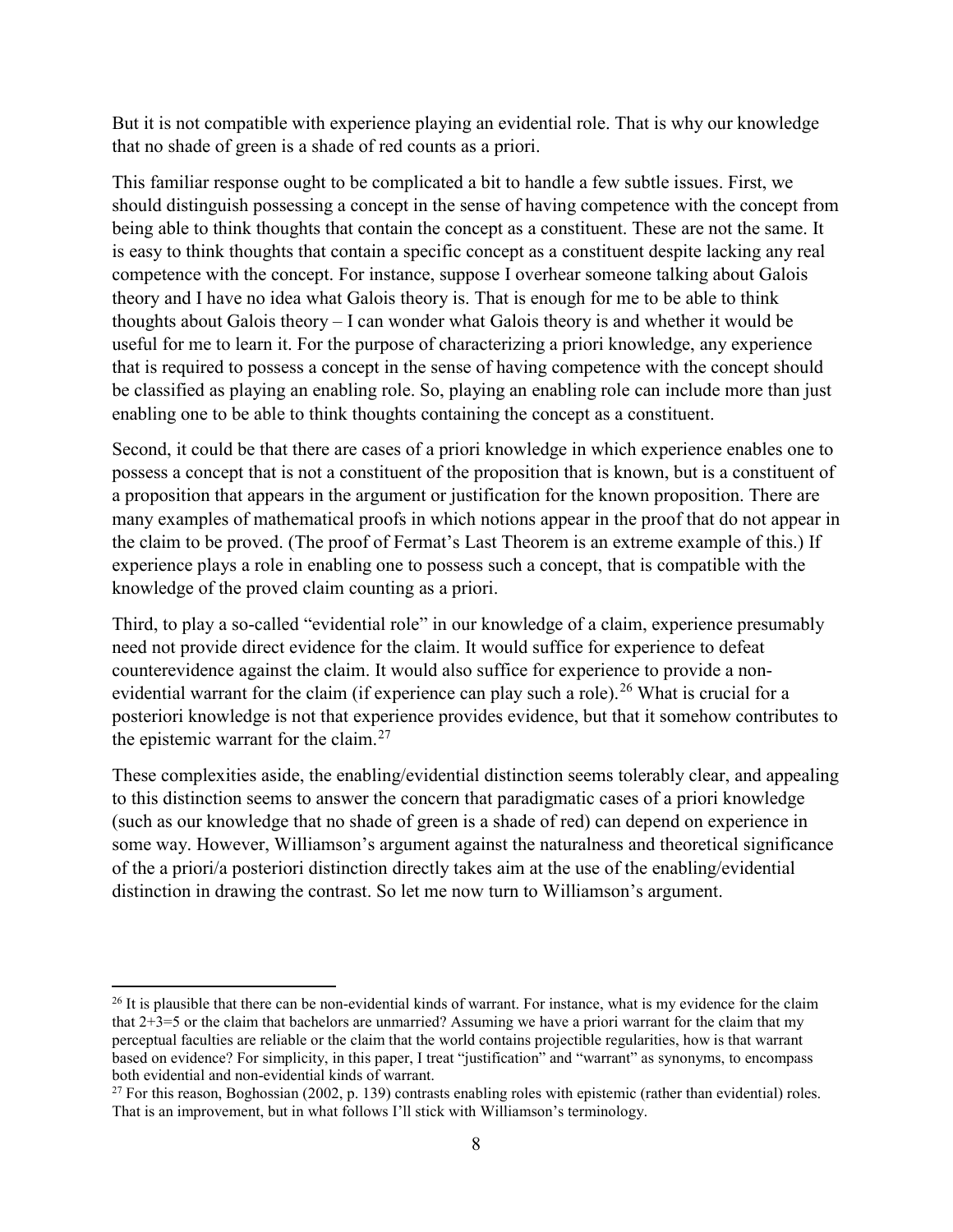### 3. Williamson's Argument

Williamson grants that there is a legitimate distinction between a priori and a posteriori knowledge. But he argues that the distinction "does not cut at the epistemological joints" and that it is "unhelpful for theoretical purposes".[28](#page-8-0) (Notice that these are two distinct conclusions, though Williamson seems to identify them.)

The structure of Williamson's argument is straightforward. He describes (what he takes to be) a clear case of a priori knowledge and (what he takes to be) a clear case of a posteriori knowledge. He argues that the differences between the two cases are epistemologically superficial, and therefore the distinction between the a priori and the a posteriori does not carve nature at its joints.

This kind of argument can be powerful. If there are clear cases of X and clear cases of Y which differ only superficially, in a way that makes it difficult to see how the difference could have any real significance, this would seem to cast doubt on the naturalness of the distinction between the  $Xs$  and the Ys.<sup>[29](#page-8-1)</sup> Indeed, in previous work, I have argued in just this way for the (very un-Williamsonian) claim that the distinction between knowledge and non-knowledge does not carve at the epistemological joints – there are clear cases of knowledge that closely resemble clear cases of non-knowledge, and it is difficult to see how anything of epistemic significance could turn on the subtle differences between the two kinds of cases.<sup>[30](#page-8-2)</sup> So if there is a problem facing Williamson's argument, it does not concern its overall strategy but the details of its implementation.

Williamson chooses as his central examples a case of knowing

(1) All crimson things are red

and a case of knowing

(2) All recent volumes of *Who's Who* are red.

Williamson claims that in normal cases, knowledge of  $(1)$  is a priori and knowledge of  $(2)$  is a posteriori. (I think he is clearly right about this.) He then introduces a subject, Norman, and describes how Norman comes to know (1) and (2) in some detail:

Suppose that Norman acquires the words 'crimson' and 'red' independently of each other, by ostensive means. He learns 'crimson' by being shown samples to which it applies and samples to which it does not apply, and told which are which. He learns 'red' in a parallel but causally independent way. … Through practice and feedback, he

<span id="page-8-0"></span><sup>28</sup> Williamson (2013, p. 295).

<span id="page-8-1"></span><sup>&</sup>lt;sup>29</sup> That a clear case of X differs only superficially from a clear case of Y does not *entail* that the distinction between the Xs and Ys is not a natural one. But it does provide support for that conclusion.

<span id="page-8-2"></span> $30$  See Schechter (2017, p. 138-9). This raises the question of how the a priori/a priori distinction could carve at the joints if the knowledge/non-knowledge distinction does not. As will become clear below, my view is that the a priori/a posteriori distinction is not fundamentally a distinction concerning knowledge. Rather, there are at least two distinctions, one concerning true belief and the other concerning justification. I'm also not convinced that the a priori/a posteriori distinction does carve at the joints – it is theoretically useful, but that's a different matter.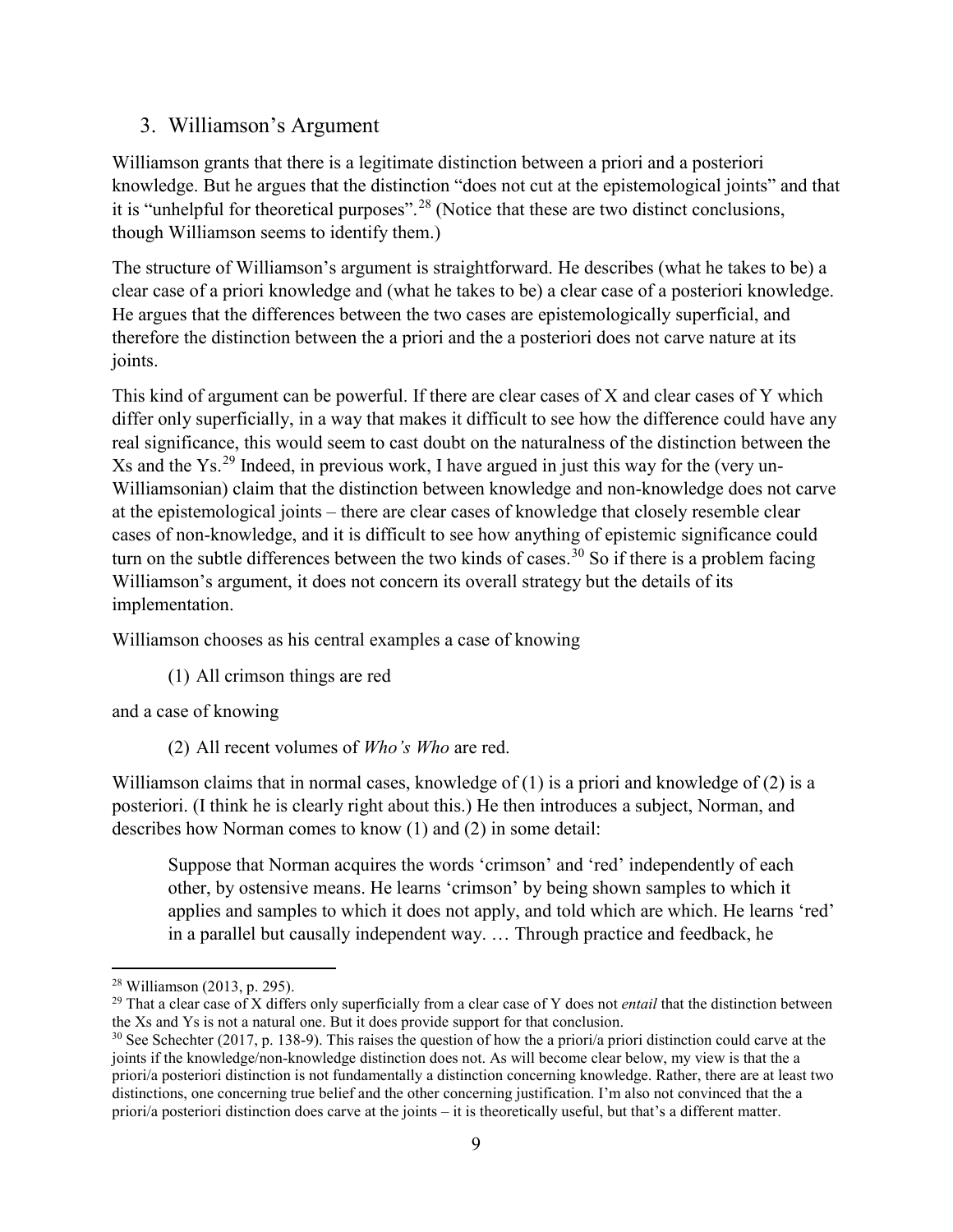becomes very skilful in judging by eye whether something is crimson, and whether something is red. Now Norman is asked whether (1) holds. … [H]e assents to (1) after brief reflection on the colours crimson and red, along something like the following lines. First, Norman uses his skill in making visual judgments with 'crimson' to visually imagine a sample of crimson. Then he uses his skill in making visual judgments with 'red' to judge, within the imaginative supposition, 'It is red'. This involves a general human capacity to transpose 'online' cognitive skills originally developed in perception into corresponding 'offline' cognitive skills subsequently applied in imagination. … As a result of the process, Norman accepts (1). Since his performance was sufficiently skilful, background conditions were normal, and so on, he thereby comes to know (1). Williamson (2013, p. 295)

[Norman] learns the complex phrase 'recent volumes of *Who's Who*' by learning 'recent', 'volume', '*Who's Who*' and so on. … Through practice and feedback, he becomes very skilful in judging by eye whether something is a recent volume of *Who's Who* (by reading the title), and whether something is red. Now Norman is asked whether (2) holds. … [H]e assents to (2) after brief reflection along something like the following lines. First, Norman uses his skill in making visual judgments with 'recent volume of *Who's Who*' to visually imagine a recent volume of *Who's Who*. Then he uses his skill in making visual judgments with 'red' to judge, within the imaginative supposition, 'It is red'. This involves the same general human capacity as before to transpose 'online' cognitive skills originally developed in perception into corresponding 'offline' cognitive skills subsequently applied in imagination. … As a result of the process, Norman accepts (2). Since his performance was sufficiently skilful, background conditions were normal, and so on, he thereby comes to know (2). Williamson (2013, p. 296)

Williamson goes on to argue that although Norman's knowledge of (1) is a priori and his knowledge of (2) is a posteriori, the cases are very similar. He writes:

The cognitive process underlying Norman's clearly a priori knowledge of (1) and his clearly a posteriori knowledge of (2) are almost exactly similar. If so, how can there be a deep epistemological difference between them? But if there is none, then the a priori–a posteriori distinction is shallow. Williamson (2013, pp. 296-7)

In further support of this conclusion, Williamson considers the prospect of appealing to the distinction between enabling and evidential roles of experience to distinguish between Norman's knowledge of (1) and his knowledge of (2). Williamson argues that in neither case is the role of experience merely enabling or straightforwardly evidential. Rather, experience plays an intermediate role. That is because the role of experience in both cases is not merely to enable Norman to possess the concepts *crimson*, *red*, and *recent volume of Who's Who*. [31](#page-9-0) Someone – Williamson calls him "Norbert"[32](#page-9-1) – could acquire competence with the concepts *crimson* and *red* by ostensive means (just like Norman), but have less practice with them than Norman and be less

<span id="page-9-0"></span><sup>&</sup>lt;sup>31</sup> Jenkins and Kasaki (2015, p. 2727) point out that Williamson's discussion moves back and forth between claims about words and claims about concepts, but I think this ultimately turns out to be harmless.

<span id="page-9-1"></span><sup>32</sup> Williamson (2013, pp. 297-8).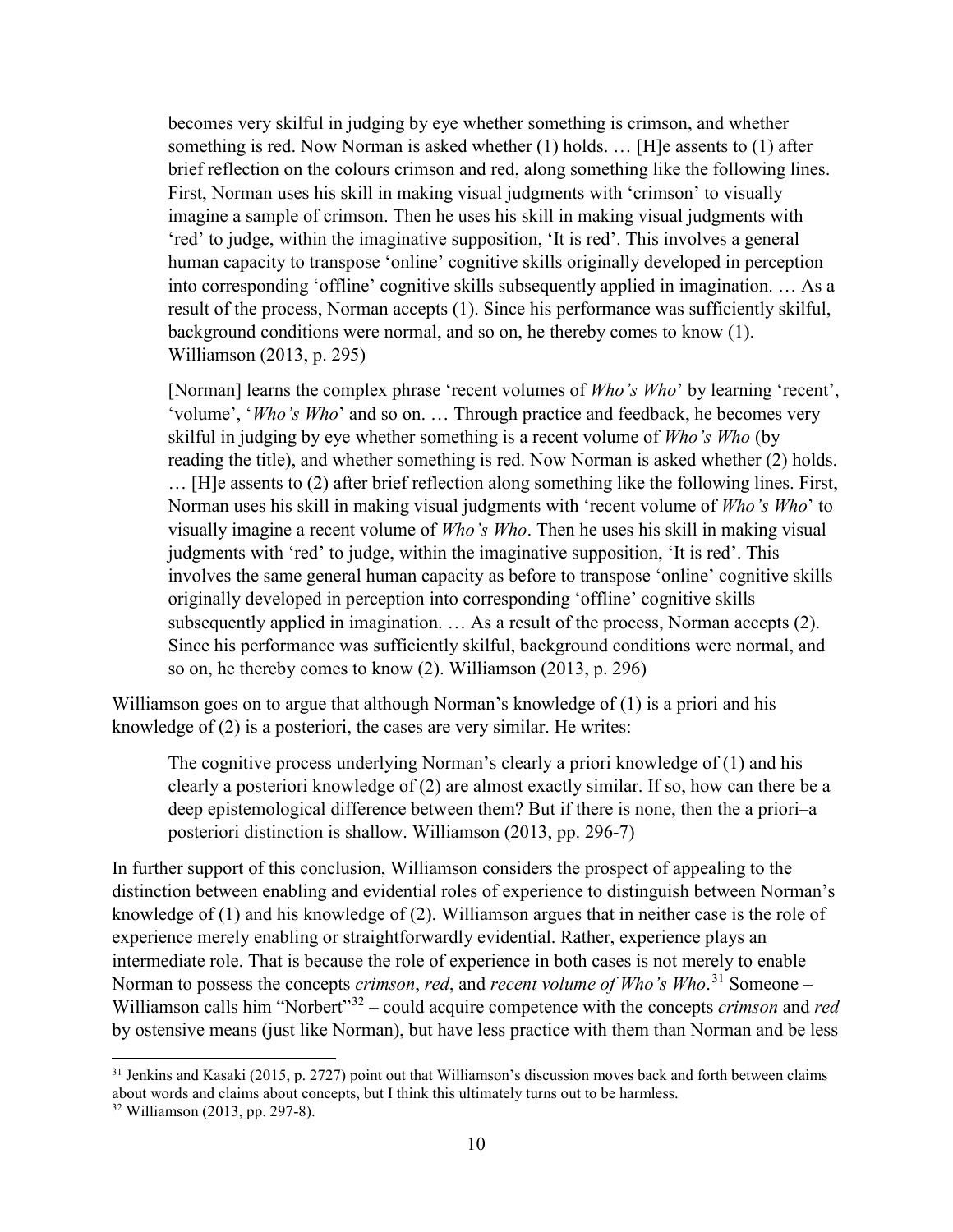skillful in imagining samples of crimson. Norbert may count as competent with *crimson* and *red* but be unable to come to know that all crimson things are red via imagining a crimson object. If that's right, then the role of experience in Norman's case goes beyond what is required for Norman to possess the concepts *crimson* and *red*. So, Williamson argues, Norman's experience does not play a merely enabling role. But it does not play an evidential role either, either, since the role of experience is to hone Norman's skills of imagining and identifying colors and not to provide evidence for color relationships.

As stated, this argument is contestable. It seems to rely on the claim that the only way for experience to play a merely enabling role is for it to contribute to concept possession. That is an overly narrow conception of when experience plays a merely enabling role. For instance, in working out a long and complex mathematical proof, one may rely upon experience (e.g., in making use of a chalkboard). This experience need not contribute to possessing a concept. But such experience ought to be counted as playing a merely enabling rather than a genuinely evidential role.

Williamson does, however, have a better argument against appealing to the distinction between enabling and evidential roles of experience. He notes that the role of experience seems to be almost exactly the same in the case of Norman's knowledge of (1) and in the case of Norman's knowledge of (2). Given this, it is difficult to see how to draw a principled distinction so that experience plays a merely enabling role in Norman's knowledge of (1) and an evidential role in Norman's knowledge of (2). So, Williamson argues, the distinction between merely enabling and genuinely evidential roles can't be used to distinguish between Norman's knowledge of (1) and (2).

There are several potential responses to this argument. One response would be to grant that Williamson is right that there are only minor differences between how Norman comes to know (1) and how Norman comes to know (2), but to claim that Norman's knowledge of (1) and (2) fall on the same side of the a priori/a posteriori divide, and further, that there are genuine cases on the other side of the divide. On the most plausible way of fleshing out this view, Norman's knowledge of (1) and his knowledge of (2) both count as a posteriori, but there are other ways of coming to know (1) that are genuinely a priori.<sup>[33](#page-10-0)</sup> (Or perhaps knowledge of (1) is always a posteriori, but we can have genuine a priori knowledge of other propositions, such as simple logical and mathematical claims.)

Williamson is sensitive to this kind of response. He argues – convincingly to my mind – that Norman's way of coming to know that all crimson things are red is not highly idiosyncratic. We often come to have knowledge of (apparently) a priori claims using the imagination, where the skills we deploy in the imagination were honed by perceptual experience. Indeed, Williamson argues that we use the imagination in this way even in simple cases of logical and mathematical knowledge, such as our knowledge of the reflexivity of identity and of the powerset axiom in set

<span id="page-10-0"></span><sup>&</sup>lt;sup>33</sup> Casullo (this volume) defends this response to Williamson.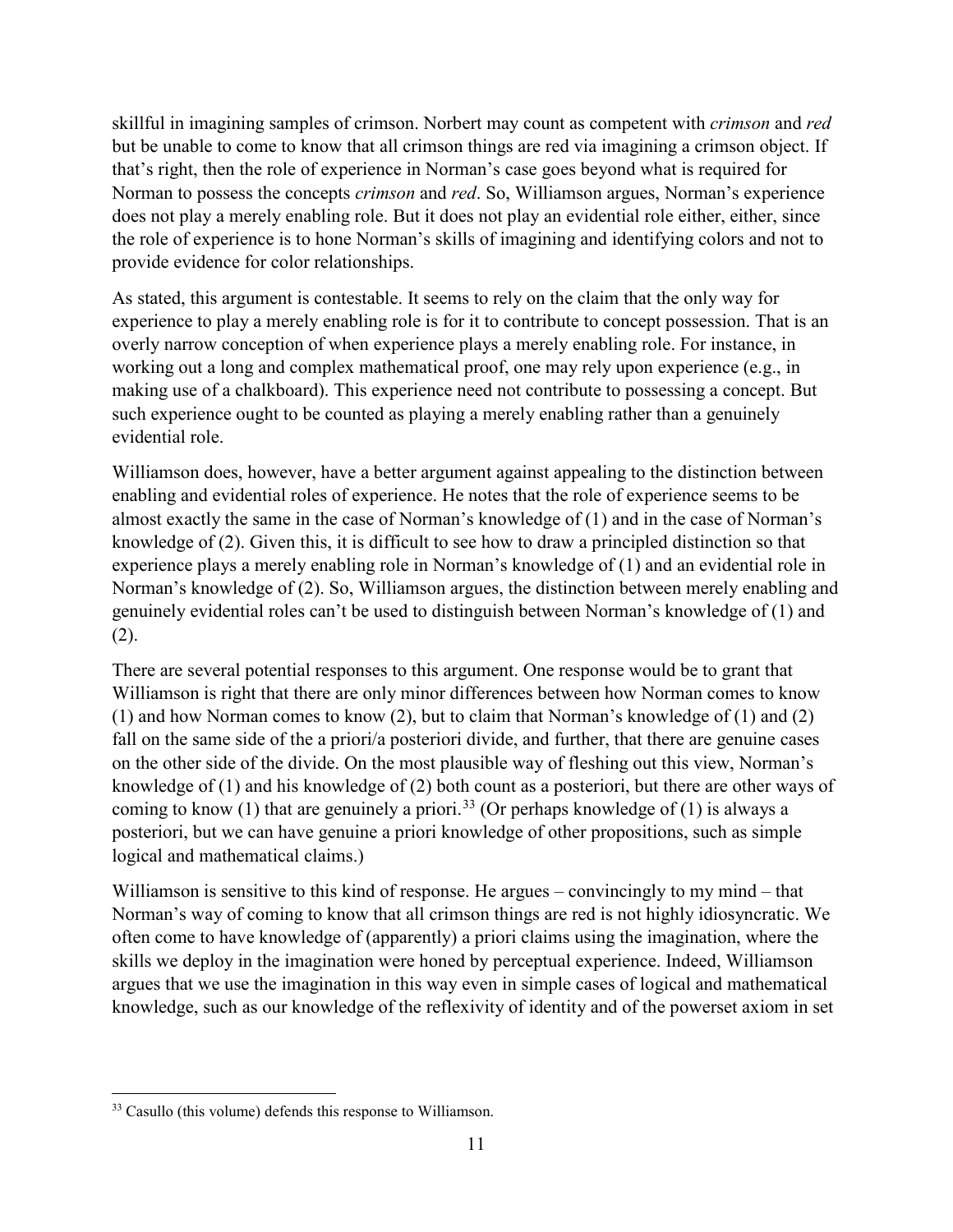theory.[34](#page-11-0) But even if Williamson is wrong about this, it is intuitively correct to count Norman's knowledge of (1) as a priori and his knowledge of (2) as a posteriori. So to respond to Williamson by lumping together Norman's knowledge of (1) and (2) is to pursue the wrong avenue.

A better response is to claim that there is, after all, a crucial disanalogy between Norman's knowledge of (1) and Norman's knowledge of (2). One way to try to develop such a disanalogy is to consider what contributes to conceptual mastery (rather than mere conceptual competence). The idea is that becoming more skillful in imagining and identifying colors based on their visual appearance contributes to gaining greater mastery of color concepts. By contrast, becoming more skillful in imagining and identifying recent volumes of *Who's Who* based on their visual appearance does not contribute to gaining greater mastery of the concept *recent volume of Who's Who*. So the role of experience in Norman's knowledge of (1) is disanalogous to the role of experience in Norman's knowledge of (2). On this approach, experience plays a merely enabling role in a thinker's knowledge of some proposition if (for example) the experience merely provides the thinker with some amount of competence with or mastery of relevant concepts. So Norman's knowledge of (1) counts as a priori and his knowledge of (2) does not.

I have some sympathy for this line of response. But I don't think it fully answers Williamson's argument. One issue is that the response relies on features that are specific to Williamson's example.<sup>[35](#page-11-1)</sup> Consider the generic claim that ripe cranberries are red. It is plausible that becoming more skillful in visually identifying ripe cranberries contributes to mastery of the concept *ripe cranberry*. If that's so, then Williamson could simply replace "all recent volumes of Who's Who are red" with "ripe cranberries are red". Given this replacement, in both Norman's knowledge that all crimson things are red and his knowledge that ripe cranberries are red, experience contributes to mastery of the relevant concepts. That is so, even though Norman's knowledge that ripe cranberries are red is clearly a posteriori.

A second issue is that the response relies on a sharp distinction between what is and what is not relevant to the mastery of a concept. Being able to identify colors based on their appearance is supposed to count as relevant to conceptual mastery, while being able to identify recent volumes of *Who's Who* based on their appearance is not. How exactly should this distinction be drawn? The answer is not obvious. Without a clear answer, there is a worry that the distinction does not itself carve nature at its joints, and so presumably, the a priori/a posteriori distinction does not carve nature at its joints, either.

There is also a deeper issue with the proposed line of response. The distinction between what is and what is not part of conceptual mastery is a conceptual one, not an epistemic one. By contrast, the a priori/a posteriori distinction is an epistemic distinction. Why should a conceptual distinction matter for epistemology? It seems inappropriate to rely heavily on a conceptual distinction in drawing what should be an epistemic contrast, at least without an account of the

<span id="page-11-0"></span><sup>&</sup>lt;sup>34</sup> A similar point could be made concerning our basic knowledge about the natural numbers. This knowledge relies on psychological mechanisms that are tied to perceptual experience – for instance, the mechanisms involved in object tracking and approximate cardinality comparisons. See Carey (2009).

<span id="page-11-1"></span><sup>&</sup>lt;sup>35</sup> I owe this point to Elia Zardini (personal communication).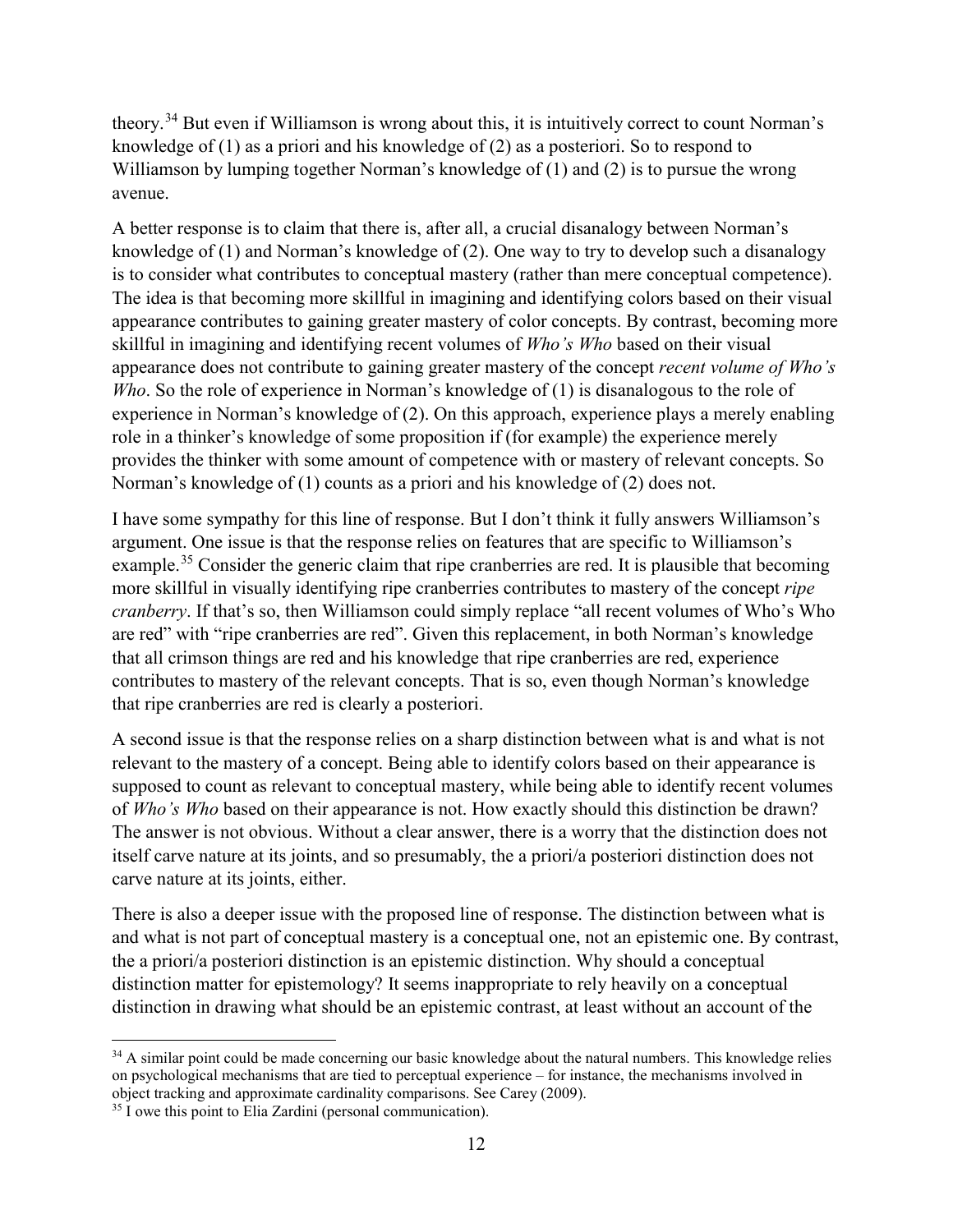epistemic relevance of the conceptual distinction. And it is not immediately apparent why this distinction should be epistemically relevant.

What this last point suggests is that, if we are going to answer Williamson's argument by appealing to a disanalogy between Norman's knowledge of (1) and his knowledge of (2), the disanalogy we appeal to should be an epistemic one, or at least one of clear epistemic significance. In the next section, I will argue that there is such a disanalogy.

## 4. Responding to Williamson's Argument

Let's continue the two Norman cases. Suppose Norman comes to know, in the way Williamson sketches, that all crimson things are red. Suppose Norman then learns (misleading) information that strongly supports the claim that his training with the word 'crimson' – his being shown samples to which 'crimson' applies and does not apply and being told which was which – was a hallucination or a dream. Norman can still visually imagine a crimson object and identify the imagined object as red. Suppose after he learns this information, Norman retains his belief that all crimson things are red. Does this belief still count as knowledge?

For the most straightforward way of filling in the details of the case, the answer intuitively is yes. Norman still knows that all crimson things are red. He may lose his metalinguistic knowledge that the word 'crimson' applies to crimson things.<sup>[36](#page-12-0)</sup> The information that discredited his training may defeat his knowledge of how the word is used in his linguistic community. So he may lose the knowledge that the word 'crimson' only applies to things that are red. But he still retains his knowledge that all crimson things are red. The process of visually imagining a crimson thing, identifying it as red, and (somehow) generalizing to all crimson things, would seem to suffice for that knowledge.<sup>[37](#page-12-1)</sup>

By contrast, suppose Norman comes to know, in the way Williamson sketches, that all recent volumes of *Who's Who* are red. Suppose Norman then learns (misleading) information that strongly supports the claim that his training with the phrase 'recent volume of *Who's Who*' – his being shown samples to which 'recent volume of *Who's Who'* applies and does not apply and being told which was which – was a hallucination or a dream. Norman can still visually imagine a recent volume of *Who's Who* and identify the imagined volume as red. Suppose after he learns this information, Norman retains his belief that all recent volumes of *Who's Who* are red. Does this belief still count as knowledge?

For the most straightforward way of filling in the details of the case, the answer intuitively is no. The evidence Norman has that all recent volumes of *Who's Who* look a certain way has been defeated. He no longer has good reason to think that recent volumes of *Who's Who* are red, or

<span id="page-12-0"></span><sup>36</sup> I mean this claim de re and not de dicto.

<span id="page-12-1"></span><sup>&</sup>lt;sup>37</sup> There are ways of filling out the case in which Norman also loses the knowledge that all crimson things are red. For instance, he might have background knowledge that he is hopeless in his thinking about colors without a great deal of training. But that's not the most natural way to develop the case.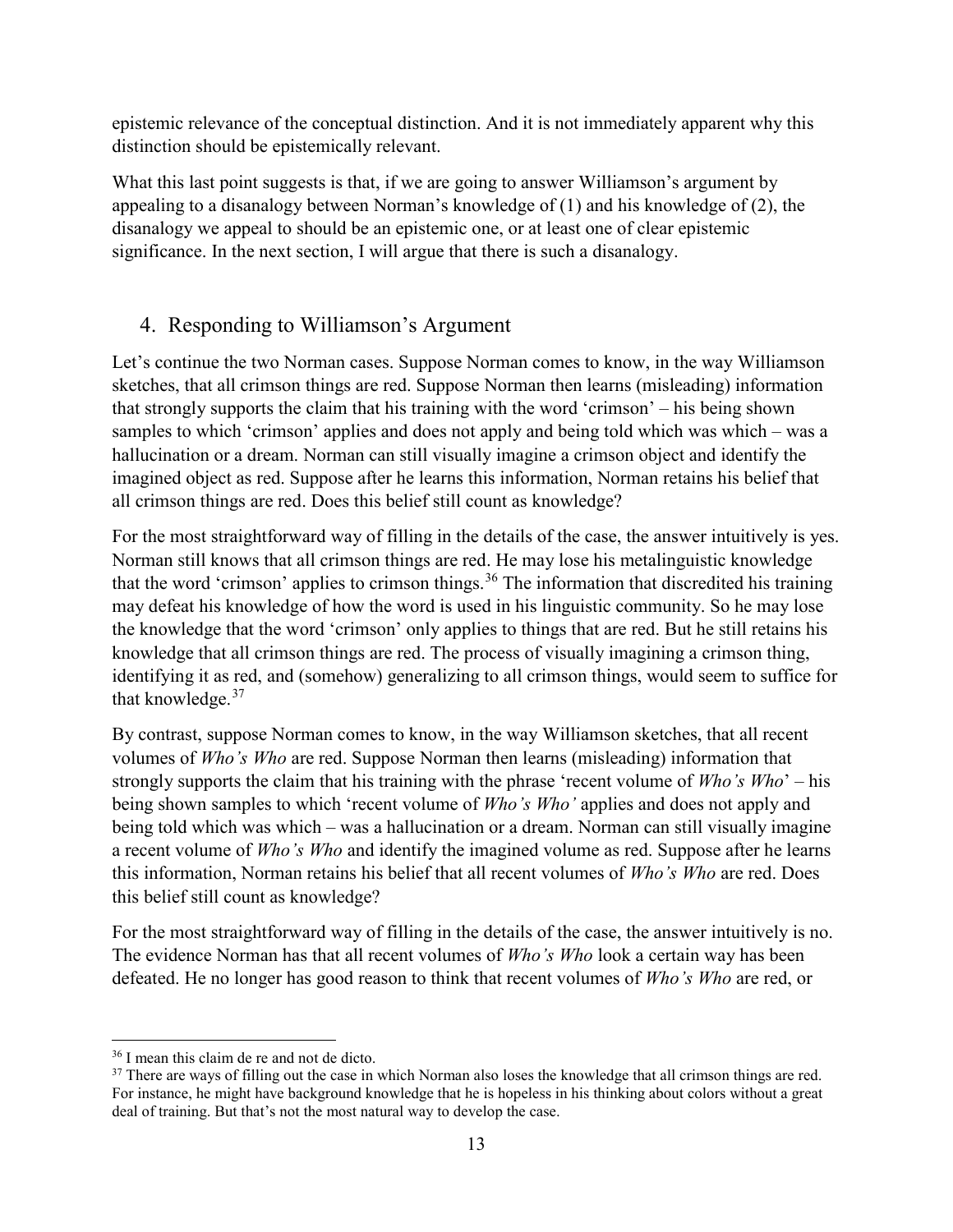even that any recent volume of *Who's Who* is red. So his belief that all recent volumes of *Who's Who* are red no longer counts as knowledge.

This disanalogy suggests that there is an important epistemic difference between the two cases.<sup>[38](#page-13-0)</sup> This difference is not a difference in the psychological processes involved in Norman's coming to believe (1) and (2). Williamson is right that the way in which Norman came to believe (1) and the way in which he came to believe (2) are almost exactly alike. But that is compatible with there being a significant epistemic difference between the two cases. Williamson in effect assumes that any epistemically significant difference must stem from a difference in the cognitive processes underlying belief-formation. But this assumption is false. The fact that Norman's beliefs in (1) and (2) behave differently when Norman is provided information that discredits his earlier training strongly suggests that there is nonetheless a significant epistemic difference between the cases.

What is the epistemic difference between the cases? The natural suggestion to make is that the difference between the cases isn't a matter of a difference in the cognitive processes employed in belief-formation, but in the justification of the beliefs.<sup>[39](#page-13-1)</sup> Consider the case of knowing some mathematical fact by coming to grasp a proof of the fact. In coming to grasp the proof, the thinker may rely on testimony, diagrams on paper, imagination, and the like. Such means involve experience – in reading or hearing the testimony, in constructing and viewing the diagram, and perhaps in tuning one's imagination. And this experience does not merely provide conceptual competence or contribute to conceptual mastery. Nevertheless, we should count the resulting knowledge as a priori. That is because the justification for the mathematical fact is the proof itself.<sup>[40](#page-13-2)</sup> The fact that grasping the proof involves experience is neither here nor there.<sup>[41](#page-13-3)</sup> The role experience plays in the process of belief-formation isn't directly relevant to whether a case of knowledge is a priori or a posteriori. What is directly relevant is the role, if any, that experience plays in the epistemic justification for the belief. $42$ 

What is the justification of Norman's belief in (1)? It is not completely clear what to say here. But there is a rough-and-ready diagnostic for when experience plays a role in the justification of a claim. Namely, if strong evidence that the experience is misleading defeats the justification of the claim, this provides (defeasible) reason to think that the experience is playing a genuinely

<span id="page-13-0"></span><sup>38</sup> Chalmers (2012, excursus eight), Jenkins and Kasaki (2015), and Melis and Wright (this volume) also suggest that there is an epistemic difference between the cases.

<span id="page-13-1"></span><sup>39</sup> Jenkins and Kasaki (2015) also make this suggestion.

<span id="page-13-2"></span><sup>40</sup> See Peacocke (2004, p. 25).

<span id="page-13-3"></span><sup>41</sup> As an aside, this point may help to explain a puzzling feature of Plato's *Meno*. In that dialogue, Socrates asks one of Meno's household slaves a series of questions that allows the slave to determine how to construct a square that has twice the area of a given square. Socrates argues that he did not teach the slave how to do this, but only asked questions, and so concludes that mathematical knowledge is innate. In the dialogue, Socrates asks what are obviously leading questions, so the argument strikes many as fallacious. But there is a response to this concern. Notice that if the slave were later to gain (misleading) evidence that Socrates is an unreliable testifier, this would not defeat his knowledge about how to construct a square that is twice the area of a given square. In that way, his mathematical knowledge behaves very differently from ordinary testimonial knowledge.

<span id="page-13-4"></span> $42$  A thinker's justification for a belief is not completely disconnected from the cognitive processes involved in the formation and retention of the belief (and the thinker's dispositions to give up the belief under certain circumstances). But it is a tricky question how exactly the two are related, a question that I cannot go into here.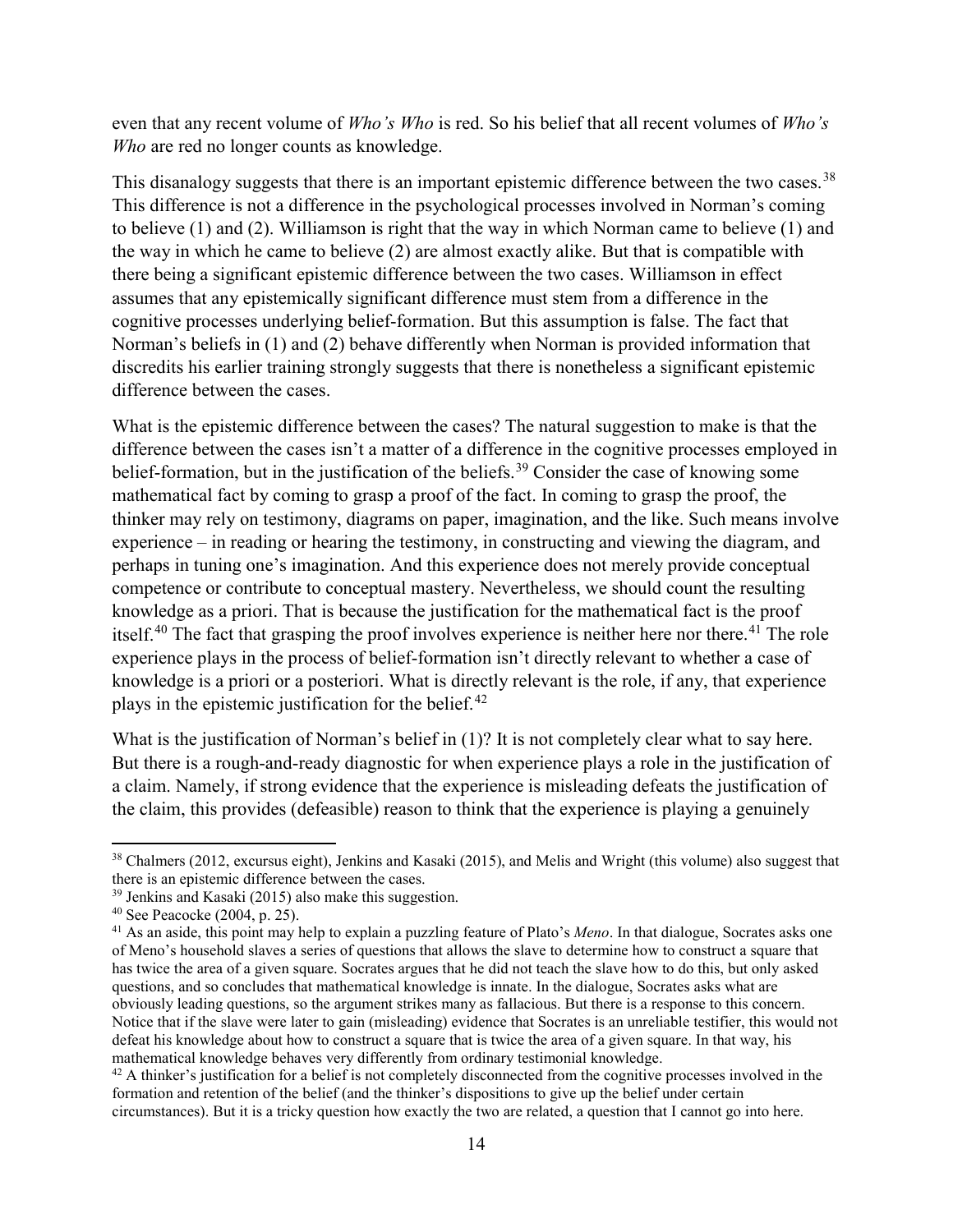justifying role.<sup>[43](#page-14-0)</sup> If strong evidence that the experience is misleading does not defeat the justification of the claim, this provides (defeasible) reason to think that the experience is not playing a genuinely justifying role. In the case of Norman's belief that all recent volumes of *Who's Who* are red, evidence that discredits his experiences concerning recent volumes of *Who's Who* defeats his belief, and so there is reason to think that the justification of the belief relies on experience. In the case of Norman's belief that all crimson things are red, evidence that discredits his experiences of crimson things does not defeat his belief, and so there is reason to think that the justification of that belief does not rely on experience.

This is, I think, enough to show that Williamson's argument fails. But it would be good to have more to say about what exactly the justification is for Norman's beliefs in (1) and (2). Here is one potential view: The justification for Norman's belief that all recent volumes of *Who's Who* are red is (roughly) that (i) some (or better, those) recent volumes of *Who's Who* are red and (ii) recent volumes of *Who's Who* share the same color. Both claims are justified by experience, and so Norman's belief that all recent volumes of *Who's Who* are red is justified by experience. The justification for Norman's belief that all crimson things are red is very different. It is that crimson is a determinate of the determinable red. Experience does not play any role in justifying this claim, though it may play a role in Norman's coming to grasp this justification.

I don't want to rest much weight on any particular account of what the justification is for Norman's beliefs in  $(1)$  and  $(2)$ . There are other options besides the one I have sketched.<sup>[44](#page-14-1)</sup> The

 $\overline{\phantom{a}}$ 

<span id="page-14-1"></span><sup>44</sup> Melis and Wright (this volume, section 8) propose a different account of the crucial epistemic disanalogy between Norman's belief in (1) and his belief in (2). The disanalogy they point to concerns the move from specific claims – this [visually perceived] volume of *Who's Who* is red, and this [visually imagined] crimson thing is red – to general claims – all recent volumes of *Who's Who* are red, and all crimson things are red. On their view, for Norman to know (2) on the basis of knowing that this [visually perceived] volume of *Who's Who* is red, Norman must have antecedent warrant for the claim that recent volumes of *Who's Who* share the same color. And this warrant must be a posteriori. By contrast, for Norman to know (1) on the basis that this [visually imagined] crimson thing is red either (a) it is not required that Norman have antecedent warrant for the claim that the crimson object that Norman imagines is stereotypical of crimson objects, at least in terms of color, or (b) it is required that Norman have such antecedent warrant, but this warrant may be a priori. (Melis and Wright replace the crimson/red case with different case, but the substitution doesn't materially change things.)

Melis and Wright may be right about this disanalogy, but there is a worry about how far their view extends. Their diagnosis relies on the fact that (1) and (2) are general claims. But Williamson's two cases can be replaced with cases that do not obviously involve any move from specific to general claims. (This point was independently noticed by Elia Zardini (personal communication) and also appears in Williamson (this volume, footnote 2).) For instance, Williamson could instead use (1') this [visually imagined] crimson thing is red, and (2') this [visually perceived] volume of *Who's Who* is red. Alternatively, he could use (1'') some shade of red is a shade of crimson, and (2'') some red thing is a volume of *Who's Who*. And so on. Melis and Wright could try to extend their strategy to these cases by identifying a claim that Norman must have antecedent a posteriori warrant in to have knowledge of

<span id="page-14-0"></span><sup>&</sup>lt;sup>43</sup> There are two reasons that this diagnostic only provides a defeasible reason. First, evidence that discredits an experience could also have some additional epistemic impact, and so might defeat the claim but not by way of discrediting the experience. Second, as Pryor (2013, sec. 4) points out, on many epistemological views, evidence can undermine one's justification for believing a claim by providing evidence that some other claim isn't true, without the initial justification including antecedent justification for that other claim. For instance, perhaps my justification for believing that there is a red apple in front of me can be undermined by evidence that my visual perception is not reliable without my initial justification for believing that there is a red apple in front of me having to include antecedent justification to believe that my visual perception is reliable. If that's right, then presumably there will be analogous cases in which evidence that discredits an experience serves to undermine justification for believing a claim without the initial justification for believing the claim depending on the experience.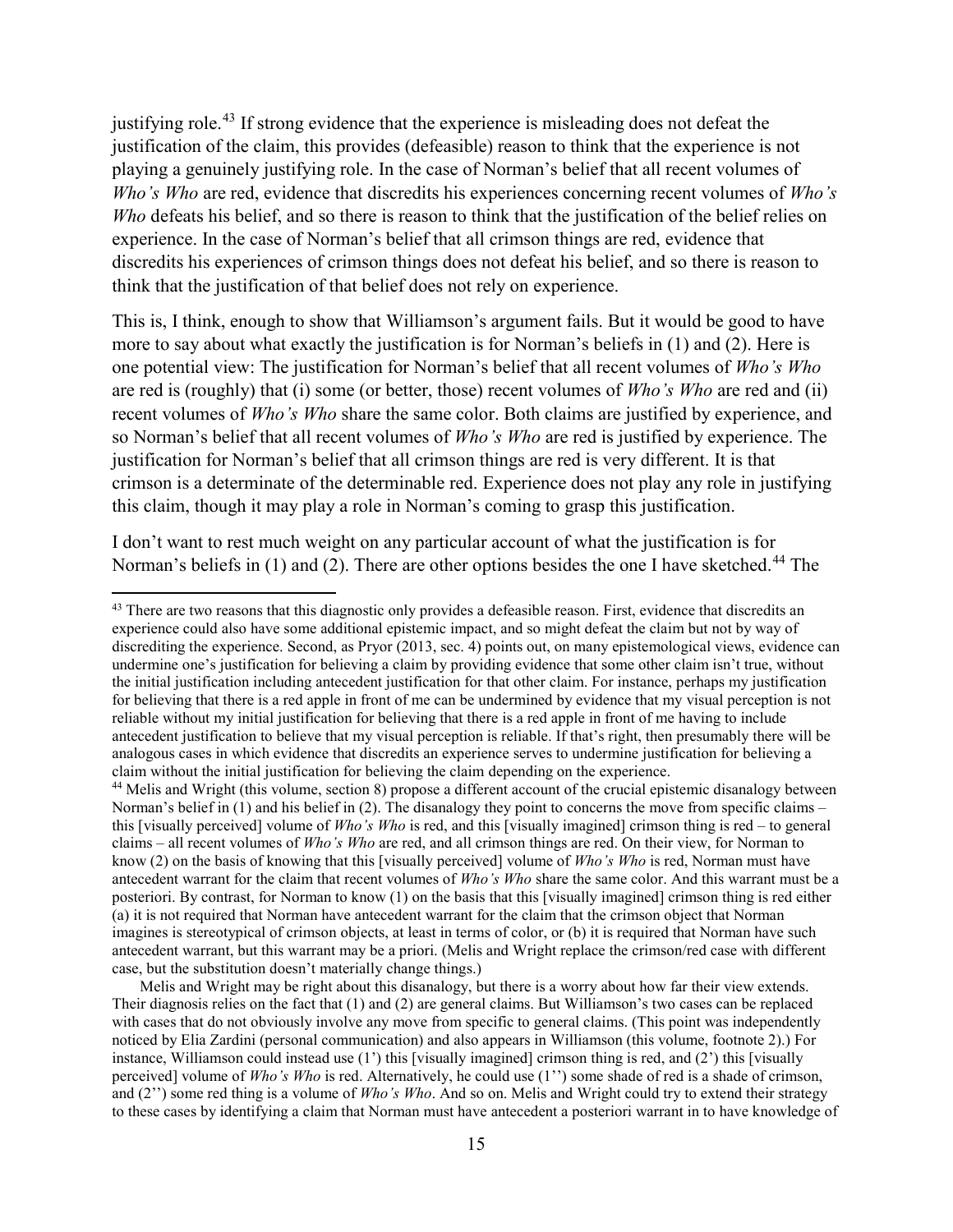more important point is that there is a plausible response to Williamson's argument against the naturalness and theoretical utility of the a priori/a posteriori distinction. Experience plays no role in the justification of Norman's belief that all crimson things are red. It may play a role in how Norman came to possess the ingredient concepts in that belief, in how he came to form the belief, or in how he came to grasp the justification for the belief, but it plays no role in the justification itself. So in answering Williamson's objection, the right distinction to draw is the distinction between cases of knowledge in which the justification of the belief involves experience, and cases of knowledge in which the justification of the belief does not.

#### 5. Theoretical Utility

l

Assuming the discussion in the previous section is correct, Williamson's argument for the conclusion that the a priori/a posteriori distinction is not a natural one – that is, that it does not carve nature at its joints – is unsuccessful. But there remains the question of whether Williamson's conclusion is correct. Does the a priori/a posteriori distinction in fact carve nature at its joints? There also remains the question of whether the a priori/a posteriori distinction is a theoretically useful one. And these are both good questions.

As I mentioned above, the question of whether the a priori/a posteriori distinction is natural is distinct from the question of whether the distinction is a theoretically useful one. Naturalness is a metaphysical notion – whether a distinction is natural is a matter of how reality is structured. Theoretical utility is an epistemological or practical notion – whether a distinction is theoretically useful is a matter of whether drawing the distinction is useful for some epistemic purpose. So the two questions are at least notionally distinct. They are also, at least in principle, extensionally distinct. Presumably, any distinction that is natural is theoretically useful – it is epistemically valuable to recognize a natural distinction and to investigate what falls on either side of it.<sup>[45](#page-15-0)</sup> But the other direction seems to fail. There can be distinctions that do not carve nature at its joints, but which are theoretically useful or useful in some other way. [46](#page-15-1) Consider, for example, the concept *salad*. Presumably, the salad/non-salad distinction does not carve at the (culinary?) joints. There is little in common between a green salad, a composed salad, a three-bean salad, tuna salad, pasta salad, fruit salad, and so forth.<sup>[47](#page-15-2)</sup> There are also examples of salads that are very similar to non-salads. So there is good reason to think that the salad/non-salad distinction is not a natural one. However, the concept of a salad does have practical utility –

 $(2')$  (or  $(2'')$  or ...), while arguing that either (a) Norman need not have antecedent warrant in the corresponding claim to have knowledge of (1') (or (1'') or ...), or (b) Norman does need have such antecedent warrant to have knowledge of  $(1')$  (or  $(1'')$  or  $\dots$ ), but this warrant may be a priori. The trouble is that I don't see how to implement this strategy for those cases.

<span id="page-15-0"></span> $45$  See Sider (2011, ch. 4.5) for defense of a strong version of this claim.

<span id="page-15-1"></span><sup>&</sup>lt;sup>46</sup> Here I disagree with Hawthorne, who writes "If an epistemological distinction fails to carve at the epistemological joints, then it is not worthy of serious and protracted discussion." Hawthorne (2007, p. 201)

<span id="page-15-2"></span><sup>&</sup>lt;sup>47</sup> Reliable informants have told me that American and British English differs in whether some of these count as kinds of salad, which is itself somewhat telling.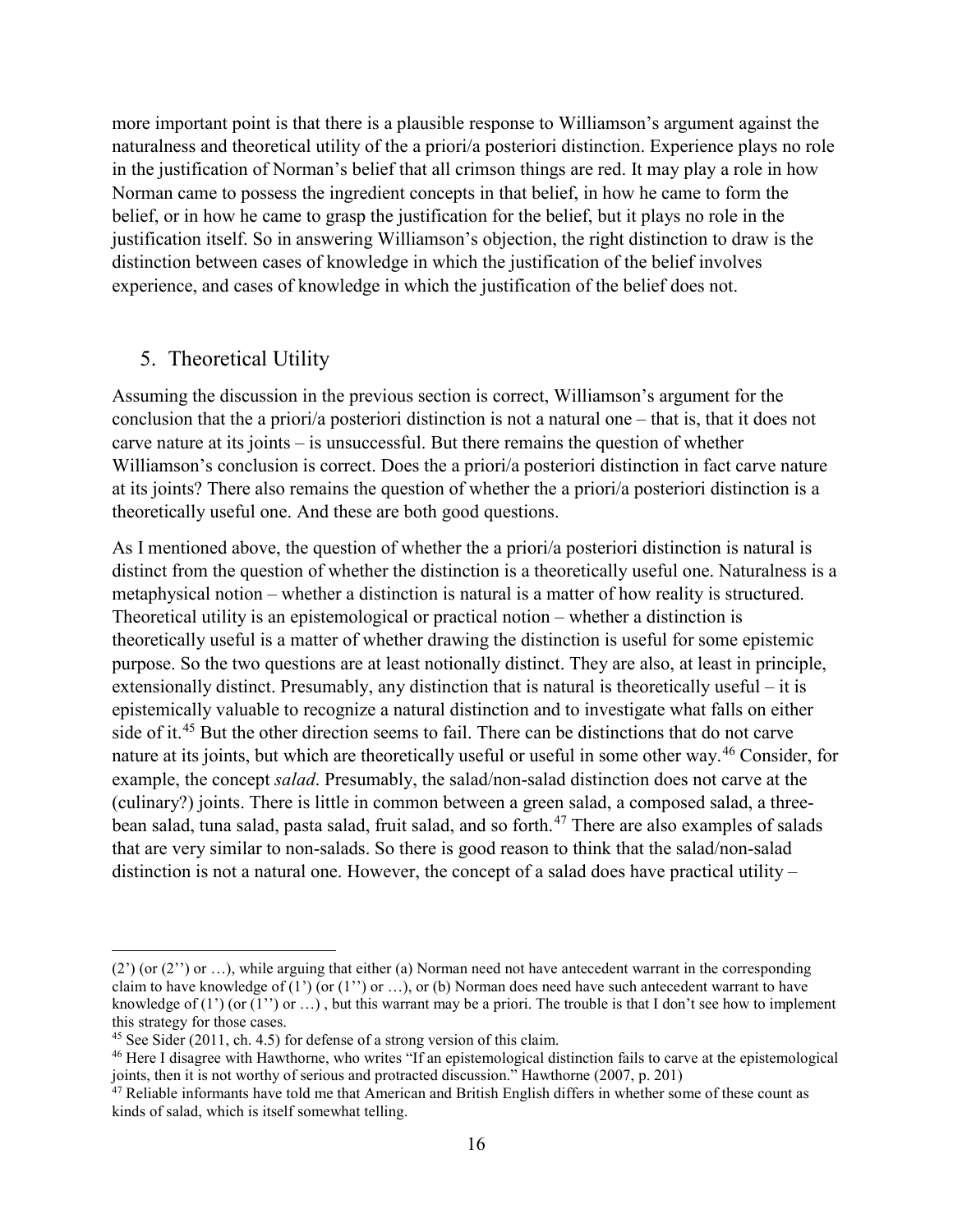when ordering a meal at a restaurant, sometimes what one wants is a salad. So the salad/non-salad distinction is a practically useful one, despite not being natural.<sup>[48](#page-16-0)</sup>

How can we determine if the a priori/a posteriori distinction is theoretically useful? To get purchase on this question, it helps to ask a more basic question: What is the purpose (or function or point) of drawing the a priori/a posteriori distinction? That is, what is the distinction for?<sup>[49](#page-16-1)</sup>

It is important to recognize that the terms "a priori" and "a posteriori" are technical terms, introduced (or, rather, repurposed) for a particular theoretical aim. As Daniele Sgaravatti writes, "[I]t should not be forgotten that 'a priori' and 'a posteriori' are not ordinary terms in English or Latin, and there are no ordinary terms in any other language that express the same concepts. They are technical terms—pieces of philosophical jargon, or theoretical tools."[50](#page-16-2)

What is the purpose, then, of drawing the a priori/a posteriori distinction? There is a plausible suggestion to make here, namely, that the purpose of drawing the distinction is to identify epistemological problem cases. Indeed, this is the use to which Kant puts the distinction. In Kant's view, we understand (more-or-less) how knowledge based on experience works. What is more mysterious is how we can have genuine knowledge not based on experience, such as knowledge of mathematics or of metaphysical claims. The role of the concept of the a priori is to identify puzzle cases so we can focus philosophical attention on them. This is (close to) explicit in Kant's writing, and is a perennial theme in the literature on the a priori.<sup>[51](#page-16-3)</sup>

So the proposal, then, is this: We understand – more-or-less – the epistemology of simple perceptual knowledge. The epistemology of non-perceptual knowledge is far less clear. The purpose of labeling a case of knowledge as a priori is to claim that its epistemology should not be assimilated to the epistemology of perception. Instead, it is something of a puzzle case.<sup>[52](#page-16-4)</sup>

<span id="page-16-0"></span><sup>48</sup> For discussion of the salad example, see Dorr and Hawthorne (2014). Food-based examples are surprisingly good for illustrating this point. The concept *soup* and the concept *sandwich* are also non-joint-carving but useful. Indeed, there is an online computer game, "Something Something Soup Something", whose point seems in part to be that the concept *soup* is not a natural one.

<span id="page-16-1"></span> $49$  The idea of making epistemological progress by asking questions about the function of our epistemic notions is due, in recent philosophy, to Craig (1990), which raises the question of the purpose of knowledge attributions. <sup>50</sup> Sgaravatti (2020, p. 1134).

<span id="page-16-3"></span><span id="page-16-2"></span><sup>&</sup>lt;sup>51</sup> There are alternative suggestions about the point of drawing the a priori/a posteriori distinction that could be made. The only other one that strikes me as worth considering is that the point of drawing the distinction is to help us to identify parts of inquiry where no further evidence needs to be gathered. On this proposal, the idea is that the distinction has a practical purpose. If we find out some matter is a priori, we won't waste our time looking for empirical evidence about the matter. I do think that there is a useful notion in the ballpark here. But, first, this is not how the term "a priori" is typically deployed. I can't think of a case in which an author argues that some matter is a priori for the purpose of arguing that we needn't gather more empirical evidence about it. And, second, the most useful notion in the ballpark is the notion of possessing enough evidence on some matter so that it wouldn't be useful to gather any more. There are a posteriori claims about which it wouldn't be useful to spend any more time gathering evidence. And there are a priori claims about which it would be useful to gather more evidence. So, the right distinction to play this role doesn't closely resemble the a priori/a posteriori distinction.

<span id="page-16-4"></span><sup>&</sup>lt;sup>52</sup> Of course, there are puzzles concerning perceptual knowledge, especially concerning how best to answer skeptical challenges. But the a priori is more puzzling than perceptual knowledge. Indeed, a central motivation for Empiricism as opposed to Rationalism is that the claim that we can have priori knowledge of the structure of reality is too puzzling to accept.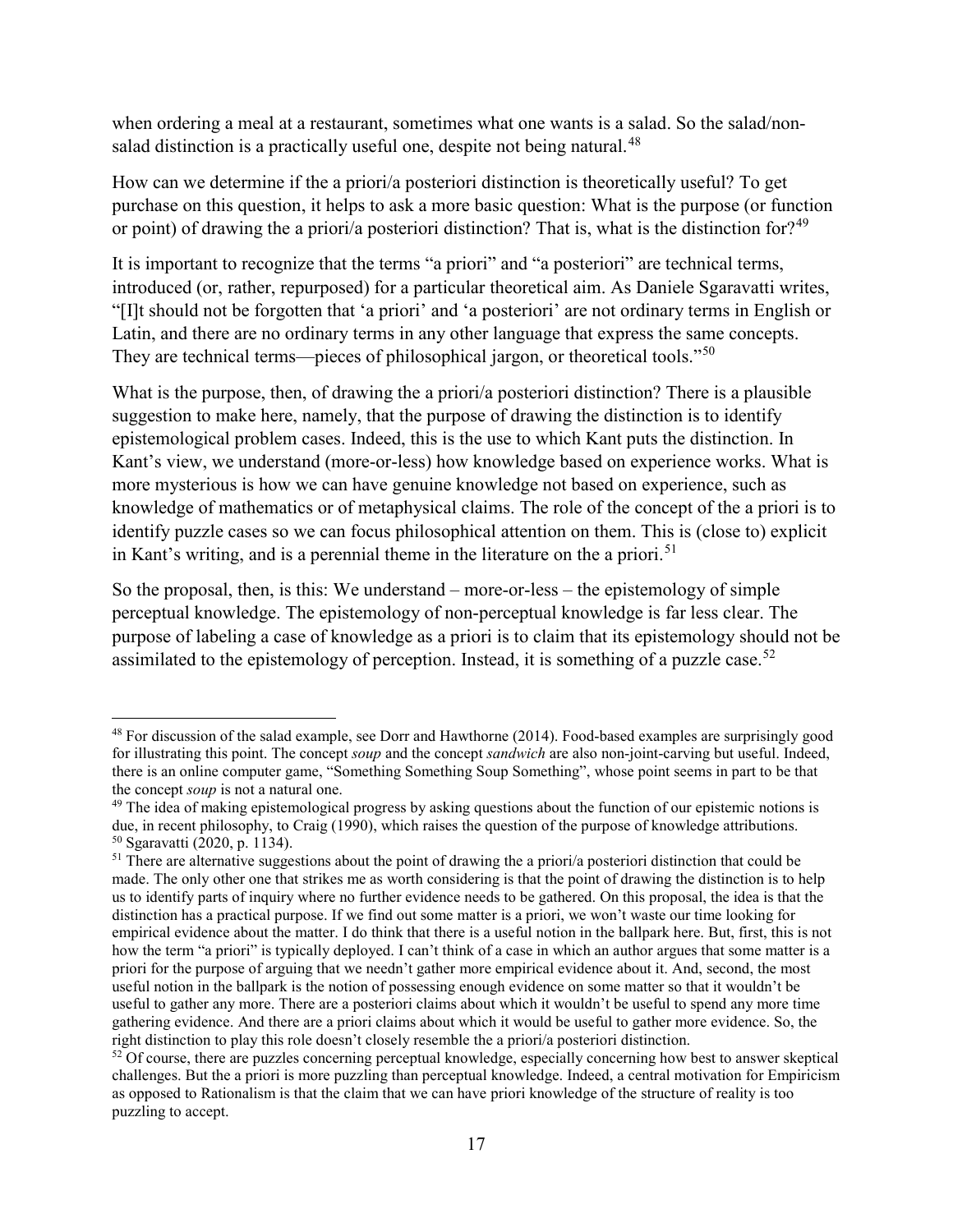There are two complications that should be mentioned here. The first is that Kant thought that some cases of a priori knowledge were unproblematic – namely, knowledge of analytic truths. For him, the real puzzle concerned synthetic a priori knowledge. But this complication doesn't tell against the proposal. For Kant, the purpose of drawing the a priori/a posteriori distinction is to narrow down cases of knowledge to a superset of the puzzle cases. We can then use the analytic/synthetic distinction to narrow down the cases still further. So on Kant's view, the point of the distinction really is to help us to identify puzzle cases. Moreover, Kant was too quick to assume that our knowledge of analytic truths is unproblematic. Famously, W. V. Quine's "Two Dogmas of Empiricism" provided a sustained attack on the analytic/synthetic distinction.<sup>[53](#page-17-0)</sup> But even putting aside Quine's objections, it is mysterious how we can acquire knowledge of a claim just because the claim is (somehow) built into the meaning of our words or the nature of our concepts.[54](#page-17-1) So the entire category of a priori knowledge is puzzling.

The second complication is that non-a priori knowledge is not automatically unproblematic. The definition of "a posteriori" permits a posteriori knowledge to have an a priori component. A priori knowledge cannot depend on a posteriori knowledge, but a posteriori knowledge can depend on a priori knowledge. Indeed, it is plausible that in many (most? all?) cases, it will. For instance, if having inductive knowledge requires antecedently knowing (or having justification to believe) that the world contains projectible regularities, and if this knowledge (or justification) is a priori, then inductive knowledge will always depend on some a priori knowledge (or justification). So if a priori knowledge is puzzling, inductive knowledge will be puzzling, too.

This complication also doesn't tell against the proposal. In identifying puzzle cases to focus one's attention on, it can be helpful to identify the "cleanest" cases of the puzzling phenomenon – cases that are the best exemplars of the puzzling phenomenon and that have the fewest distracting features. Cases of a priori knowledge are like that. They are puzzle cases that avoid the distracting features that a tie to experience can bring. Part of the point of identifying cases of a priori knowledge is to help us to identify the best cases to consider for making philosophical progress.

Supposing the proposal about the purpose of drawing the a priori/a posteriori distinction is correct, then (something like) the category of the a priori is theoretically useful after all, at least for epistemologists. It is useful to identify cases of knowledge in which it is especially puzzling what the explanation of our knowledge is. Identifying such cases enables us to focus attention on pressing epistemological tasks, and (one hopes) to make progress in epistemology.

## 6. Updating the Distinction

My proposal about the purpose of the a priori/a posteriori distinction has an important implication. There are multiple ways in which a case of knowledge may be disanalogous to simple cases of perceptual knowledge. There are two disanalogies that are perhaps the most

<span id="page-17-0"></span><sup>53</sup> Quine (1951).

<span id="page-17-1"></span><sup>54</sup> See Boghossian (1997) for relevant discussion.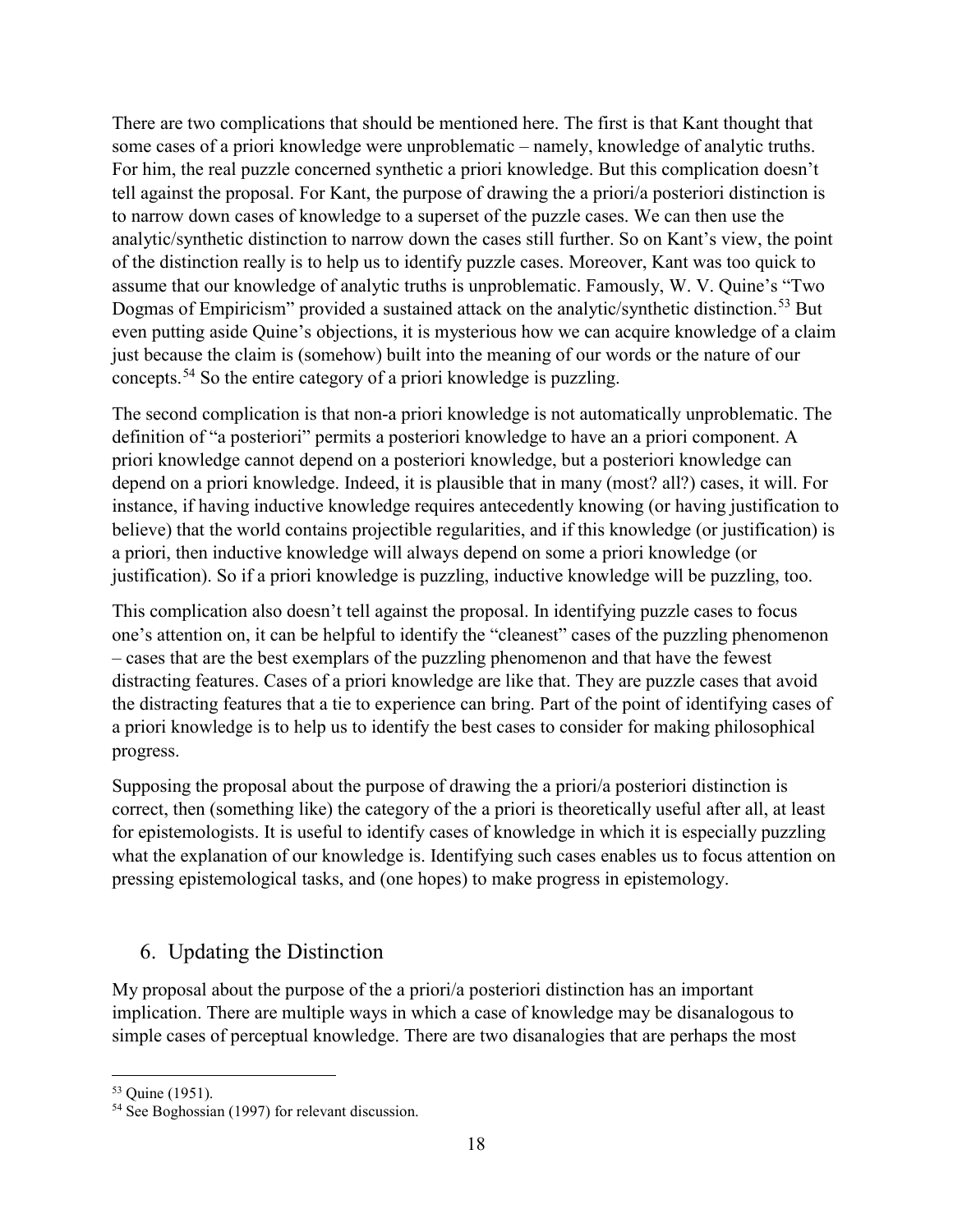important: the explanation of how the belief is justified may be different, and the explanation of how the thinker came to have a true belief may be different.

Consider a simple case of perceptual knowledge – say, my knowledge that there is a red apple in front of me. It is plausible that in this case, the explanation of how my belief is justified centrally involves phenomenality – I am justified in believing that there is a red apple in front of me in part because it visually appears to me that there is a red apple in front of me.<sup>[55](#page-18-0)</sup> It is also plausible that in this case, the explanation of how it is that I have a true belief centrally involves a causal relation – I have a true belief that there is a red apple in front of me in part because the presence of the red apple caused me to believe that there is a red apple in front of me. And, presumably, the same is true for other simple cases of perceptual knowledge.

If this is right, then there are (at least) two important ways in which a case of knowledge can be disanalogous to a simple case of perceptual knowledge: (i) the justification of the belief does not involve phenomenality, and (ii) the belief does not stand in a causal relation to what the belief is about. These disanalogies raise distinct epistemological puzzles: How can our beliefs about some subject matter be justified if not ultimately (at least in part) in terms of how things phenomenally seem to us?<sup>[56](#page-18-1)</sup> How is it that we get things right about the subject matter if our beliefs do not stand in some causal relation to what they are about?

So there are at least two different kinds of epistemological puzzles to solve in the ballpark of the a priori/a posteriori distinction. If the purpose of drawing the distinction is to help us to identify puzzle cases, what this suggests is that we should draw (at least) two distinctions – one concerning phenomenality and one concerning causation.<sup>[57](#page-18-2)</sup>

This way of thinking about the a priori and a posteriori has several nice features. First, when we consider domains that are typically taken to be a priori – for instance, logic, mathematics, fundamental morality, and the like – there are two important kinds of epistemological questions that arise. (i) How is it that our beliefs about the domain are justified? And (ii) how is it that we have true beliefs about the domain? Both questions are important. (The latter question is the focus of the Benacerraf-Field objection in the philosophy of mathematics and evolutionary

<span id="page-18-0"></span><sup>&</sup>lt;sup>55</sup> This is not sufficient for me to be justified: I must presumably lack defeaters for the belief, and perhaps must also have justification to believe that how the world appears is an at least somewhat reliable guide to how the world in fact is. See Pryor (2000) and Huemer (2007) for the view that its perceptually seeming to a thinker that p yields pro tanto justification for the thinker to believe that p. See Wright (2002) and White (2006) for the view that the thinker must also antecedently have warrant for (something like) the claim that how things perceptually seem is a reliable guide to how things are. A phenomenal-based account of perceptual justification is not the only kind of account that is available. But it is one I am sympathetic to, and in what follows, I will assume that it is correct. (Many of the claims below would still obtain given an alternative account of perceptual justification, mutatis mutandis.) <sup>56</sup> This puzzle is particularly pressing if we have a conception of justification that ties it to epistemic responsibility. How can it be responsible to have beliefs that are not based in how things seem to us?

<span id="page-18-2"></span><span id="page-18-1"></span><sup>57</sup> Someone might argue that the distinction concerning phenomenality is the genuine a priori/a posteriori distinction and that the distinction concerning causation is not, or vice versa. I have no real quarrel with either way of describing things. My main point is that both distinctions are theoretically useful. How exactly we should label them is of lesser importance.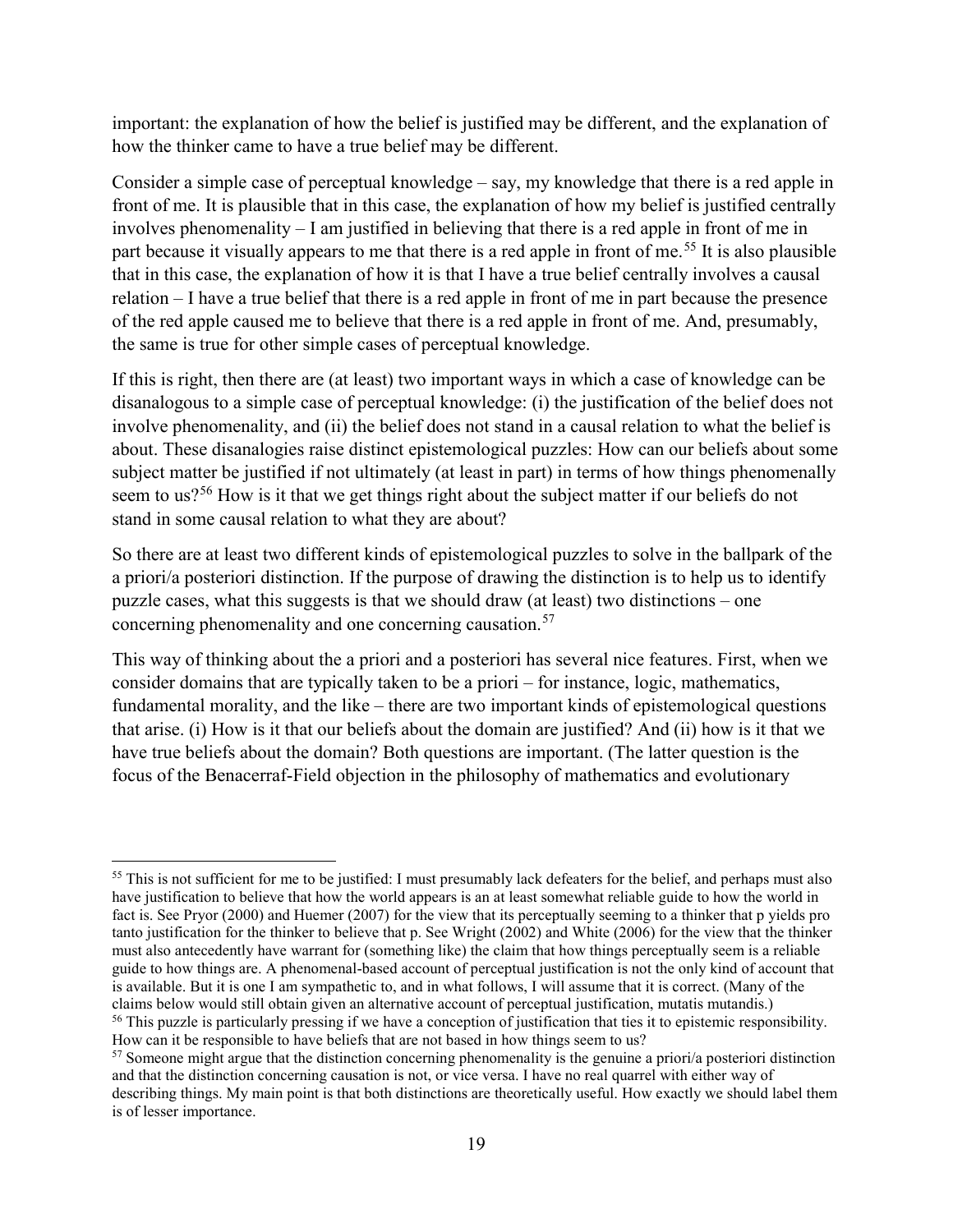debunking arguments in metaethics.)<sup>[58](#page-19-0)</sup> So splitting the traditional a priori/a posteriori distinction into two distinctions – one focused on justification and the other focused on truth – fits well with the epistemological terrain.

Second, recall the question of how we should understand "experience" in the definition of a priori knowledge as independent of experience. There were several options, but all of them faced difficulties. The present suggestion is that we don't need to choose. There are (at least) two ways to understand what experience is: (i) as mental states that have a phenomenal aspect; and (ii) as mental states that are caused by what they are about.<sup>[59](#page-19-1)</sup> There is an a priori/a posteriori distinction for each of them. On both distinctions, knowledge falls on the a priori side if the knowledge is independent of experience, but in one case "experience" is understood to involve phenomenality and in the other case "experience" is understood to involve causation. (As we'll see below, there is reason to liberalize the second distinction a bit further.)

Third, this way of thinking about the a priori/a posteriori distinction can help us to better categorize some confusing cases. Consider a case of true innate belief.<sup>[60](#page-19-2)</sup> For instance, consider our belief that objects tend to have continuous trajectories in space.<sup>[61](#page-19-3)</sup> Such a belief is plausibly part of the innate cognitive system involved in object representation that we evolved to have via natural selection. It is plausible that such a belief does – or could – count as genuine knowledge.<sup>[62](#page-19-4)</sup> If so, is such knowledge a priori or a posteriori? On the one hand, the belief does not seem to depend on phenomenal experience. On the other hand, it seems problematic to count knowledge about the typical behavior of physical objects as a priori.

The proposal that we split the a priori/a posteriori distinction into two distinctions helps us to handle this case. The belief is a priori in the sense that its justification does not depend on phenomenality. However, it is a posteriori in the sense that the explanation of how we ended up with a true belief does involve a causal relationship between the belief and what the belief is about (mediated by evolution by natural selection). Moreover, this categorization helps us to identify the particularly puzzling aspect of such a belief – if the explanation of how the belief is justified does not involve phenomenality, just what is the explanation of its justification?

Similarly, on some views of the justification of beliefs about mathematics, morality, and metaphysics (etc.), such beliefs are justified by rational insights, which are understood to be phenomenally-laden cognitive states.<sup>[63](#page-19-5)</sup> Supposing we can have knowledge in this way, should such knowledge count as a priori or a posteriori? On the one hand, logical, mathematical, and ethical knowledge seem to be paradigm cases of a priori knowledge. On the other hand, if the proposed account is correct, it is difficult to see why beliefs justified by phenomenal states

<span id="page-19-0"></span><sup>&</sup>lt;sup>58</sup> See the Introduction and title essay of Field (1989) for the canonical presentation of the Benacerraf-Field argument. See Street (2006) and Joyce (2006) for evolutionary debunking arguments. See Schechter (2018) for a discussion of both kinds of arguments, focused on the case of morality.

<span id="page-19-1"></span><sup>&</sup>lt;sup>59</sup> To be plausible, both suggestions need significant refinement.

<span id="page-19-2"></span><sup>60</sup> This kind of case plays an important role in Hawthorne (2007).

<span id="page-19-3"></span> $61$  See Spelke and Kinzler (2007).

<span id="page-19-4"></span> $62$  For discussion of innate a priori knowledge, see Cutter (2020) and Mackie (1969/1970).

<span id="page-19-5"></span> $63$  See, for instance, Bengson (2015) and Chudnoff (2011). For the record, I am suspicious of this kind of account.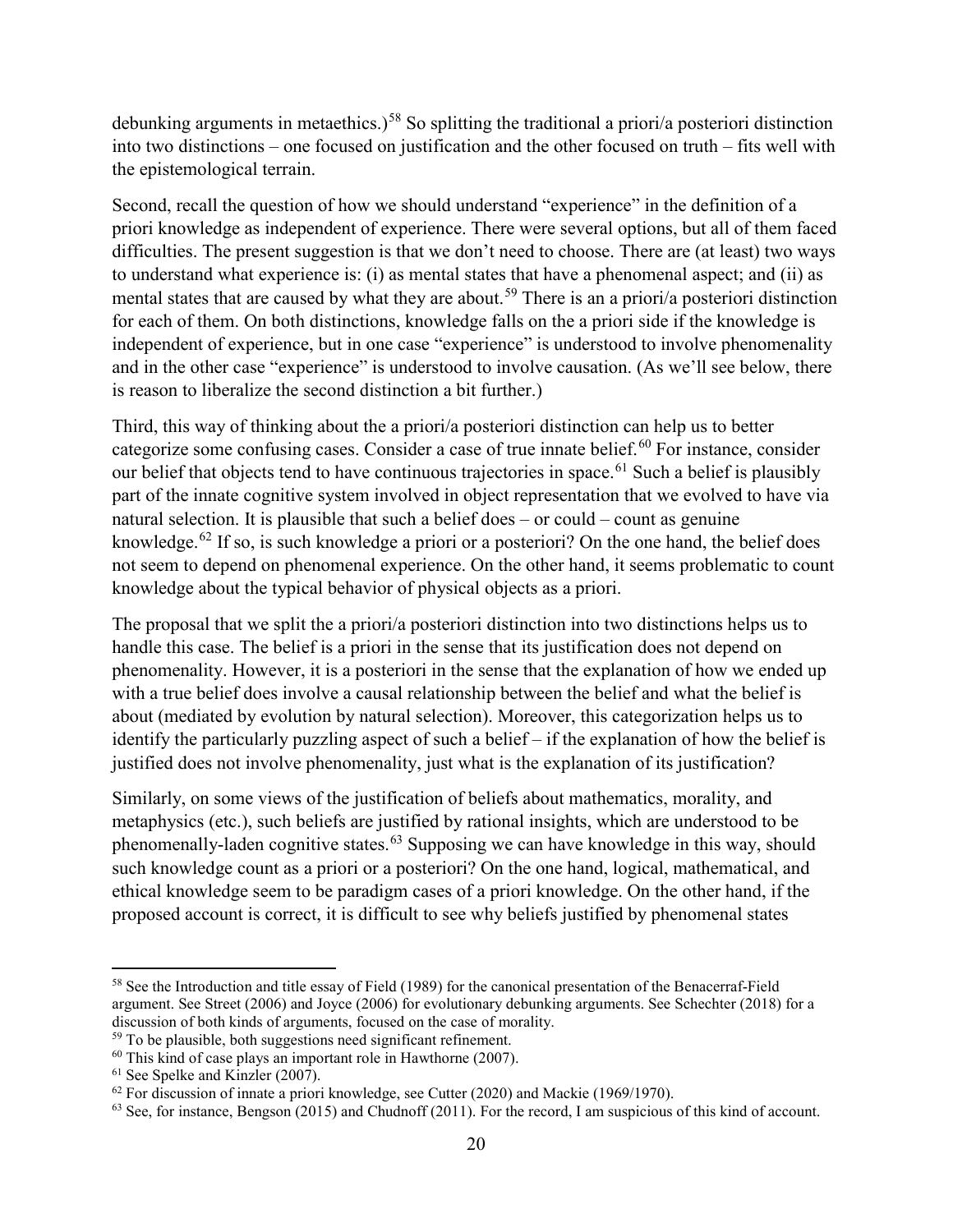shouldn't be assimilated to cases of perceptual justification. Indeed, rational insight-based accounts are often motivated by drawing a close analogy with perceptual justification.

The proposal that we split the a priori/a posteriori distinction into two distinctions helps us to handle these cases, too. Such beliefs are a posteriori in the sense that their justification depends on phenomenality. However, they are a priori in the sense that the explanation of how we ended up with a true belief does not involve a causal relationship between the belief and what the belief is about. Moreover, this categorization helps us to identify the particularly puzzling aspect of such beliefs, on a rational insight-based view – if the explanation of how we ended up with true beliefs does not involve a causal relationship between the belief and what the belief is about, just what is the explanation of how we ended up with true beliefs?

If all of this is correct, then there is a long-standing mistake (or, perhaps better, omission) in the literature. It is a mistake to think about the a priori/a posteriori distinction as though there is only one distinction to draw. Since the purpose of drawing the distinction is to help us to identify puzzle cases, and there are different kinds of puzzles, it is theoretically useful to draw multiple distinctions, one per kind of puzzle. Otherwise, there is the danger that we will conflate distinct kinds of puzzles, and that we will provide an account of how a priori knowledge is possible about some domain that solves the wrong puzzle. For instance, we may be tempted to appeal to rational insight to explain our knowledge of some domain, when the central epistemological problem concerning that domain is to explain how we get it right and not how we are justified. We may be tempted to appeal to evolution by natural selection to explain our knowledge of some other domain, when the central epistemological problem concerning that domain is to explain how we are justified and not how we get it right.

This is an instance of a more general point about philosophical methodology. The ways of thinking we inherited from our intellectual forebears should always be open to challenge. It can be useful to consider the purposes of the distinctions we inherited from them and whether there might be a more effective way to fulfill those purposes.

Before I conclude, let me say just a little bit more about the two distinctions, and (tentatively) propose terminology for them. Let me start with the distinction concerning phenomenality. The idea is that we should distinguish between those cases of knowledge in which the explanation of the justification of the belief involves phenomenality and those cases of knowledge in which it does not. Really, though, the distinction needn't be restricted to cases of knowledge. We can distinguish between cases of justified beliefs (or rational credences) in which the explanation of the justification of the belief (or rationality of the credence) depends in part on phenomenality and cases in which the explanation does not depend on phenomenality. We can call this the distinction between "phenomenally dependent" and "phenomenally independent" justified beliefs.[64](#page-20-0)

 $\overline{\phantom{a}}$ 

<span id="page-20-0"></span> $64$  We can generalize this distinction still further. A belief may have two independent justifications, one involving phenomenality and one not. So it would be better to draw the distinction not between beliefs but between justifications for beliefs. We can also ask about the justification of things other than beliefs, such as the justification for employing rules of inference and belief-forming methods more generally. So it would be better still to draw the distinction between justifications.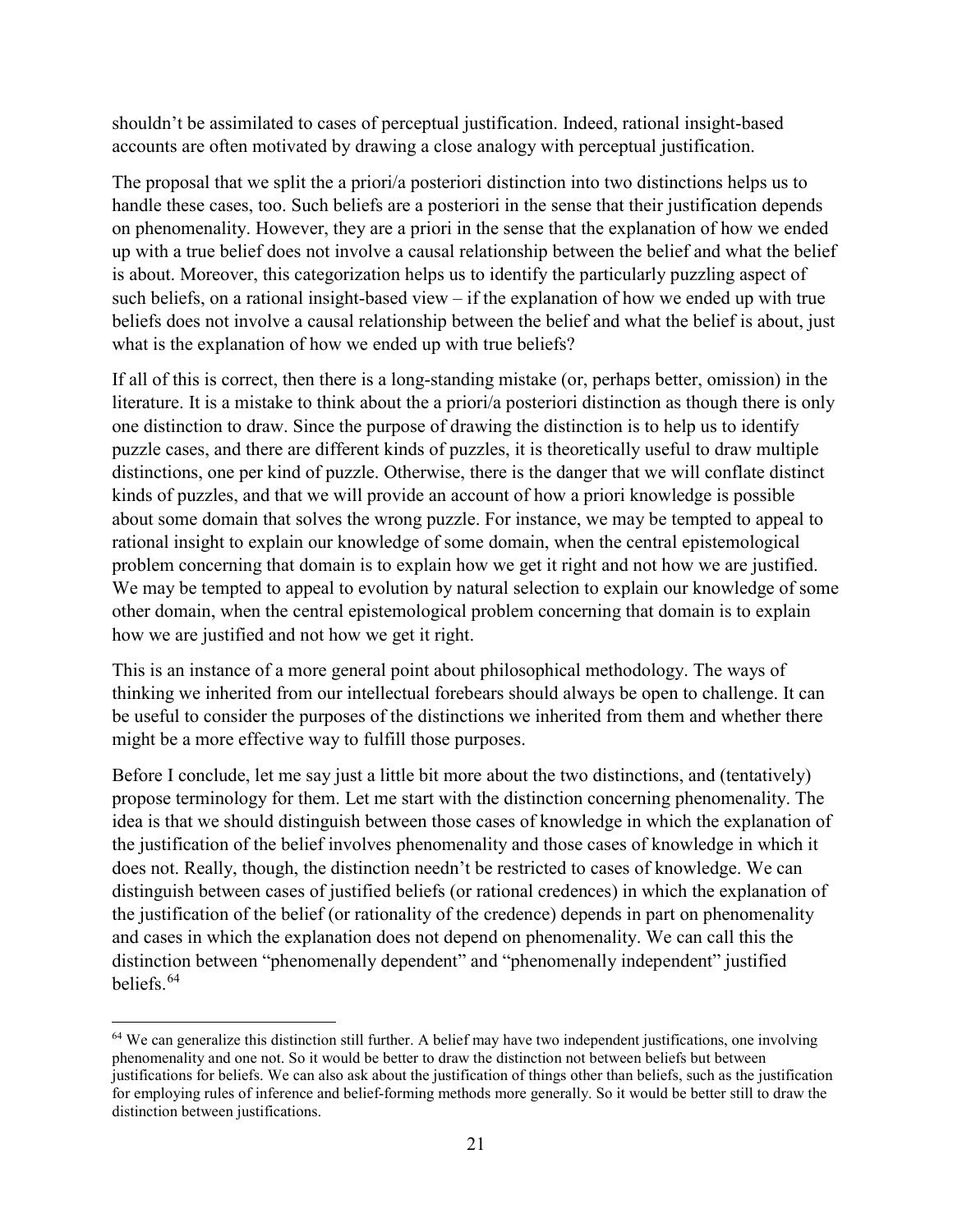The second distinction concerns causation. The idea is that we should distinguish between those cases of knowledge in which the explanation of why the thinker came to have a true belief involves the claim that the belief stands in a causal relation to what the belief is about and those cases of knowledge in which it does not. (Recall the case of the red apple: my belief that there is a red apple was caused by the presence of the red apple.) Really, though, the distinction doesn't need to concern cases of knowledge. It is more general to distinguish between cases of true beliefs (or accurate credences) in which the explanation of why the thinker has a true belief depends in part on a causal relation between the belief and what the belief is about and cases in which the explanation does not. We can call this the distinction between "causally dependent" and "causally independent" true beliefs.<sup>[65](#page-21-0)</sup>

There are two clarifications that should be made about the causally dependent/causally independent distinction. First, the causal relationship between the belief and what the belief is about needn't be that the belief is caused by what it's about. The belief the p and the fact that p may share a common cause. Alternatively, the belief that p may itself cause the fact that p. Such cases should go on the causally dependent side of the distinction. That's because the point of making the distinction is to help to identify puzzle cases – cases in which it is at least somewhat mysterious how the thinker has a true belief. There is no mystery when the belief that p and the fact that p have a common cause, or when the belief that p causes the fact that p. Second, the causal relationship between the belief that p and the fact that p needn't be immediate, or even be one that took place solely during the thinker's lifespan. Recall the case of the innate belief that physical objects tend to have continuous trajectories. If the explanation of how we have a true belief in this claim involves selective pressures on our distant ancestors, the fact that physical objects tend to have continuous trajectories in part caused our belief that they do, and the explanation of our reliability is unmysterious. So it again makes sense to locate this case on the causally dependent side of the distinction.

#### To summarize:

 $\overline{\phantom{a}}$ 

A justified belief is *phenomenally dependent* just in case the explanation of the justification of the belief depends in part on phenomenality. A justified belief is *phenomenally independent* just in case the explanation of the justification of the belief does not depend in part on phenomenality.

A true belief is *causally dependent* just in case the explanation of why the thinker has a true belief depends in part on a causal relation between the belief and what the belief is about. A true belief is *causally independent* just in case the explanation of why the

<span id="page-21-0"></span> $65$  We can generalize this distinction still further. Even if a belief is false, it may have verisimilitude. That is, it may be close to true. (Consider a belief in Newton's laws.) We could distinguish between cases in which the explanation of how a thinker came to have a belief with verisimilitude involved a causal relation with the topic of the belief, and a case in which it did not. We can also ask about the truth-conduciveness of things other than beliefs, such as the truth-conduciveness of a rule of inference or belief-forming method.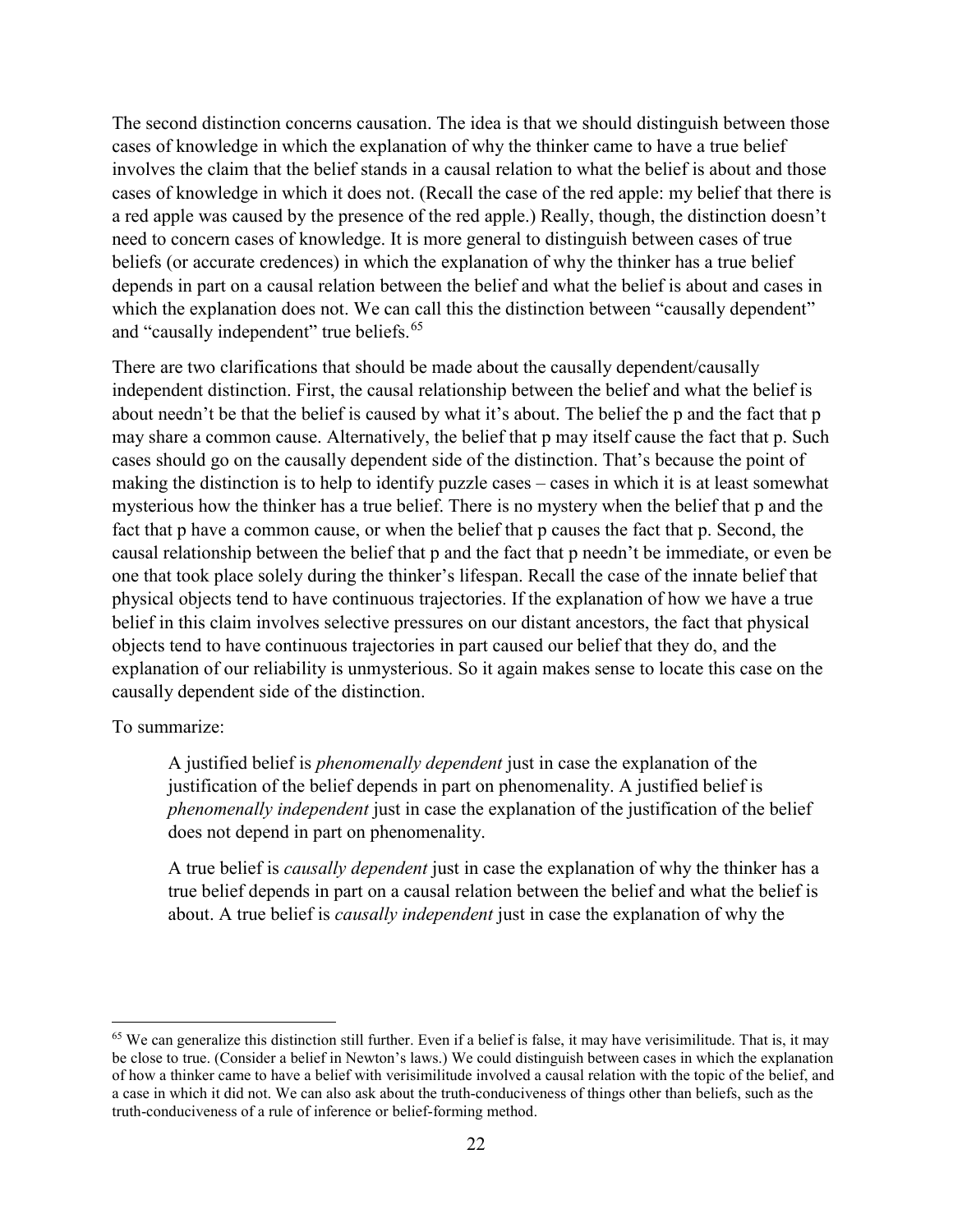thinker has a true belief does not depend in part on a causal relation between the belief and what the belief is about. [66](#page-22-0)

These two distinctions can, at least in principle, cut across one another. So a justified true belief can be in any of four categories: (i) both phenomenally and causally independent, (ii) phenomenally dependent and causally independent, (iii) phenomenally independent and causally dependent, and (iv) both phenomenally and causally dependent.

There are potential examples of justified true belief in all four categories. Take a simple logical, mathematical, or conceptual belief – for instance, everything is self-identical, 2 is greater than 1, or bachelors are unmarried. Such beliefs are plausibly both phenomenally and causally independent. That is why such beliefs are so puzzling.

As I mentioned above, on some views, at least some logical, mathematical, conceptual, and philosophical beliefs are justified on the basis of phenomenally-laden cognitive states, called rational insights. Such beliefs, when justified and true, are presumably phenomenally dependent and causally independent. They are justified via phenomenality, but they are not caused by what they are about. (How could a mathematical belief be caused by the relevant mathematical fact, at least assuming mathematical Platonism?). If there are beliefs in this category, what is most puzzling about them is not how they are justified but the explanation of how the relevant thinker ended up with true beliefs.

The category of phenomenally independent and causally dependent beliefs plausibly includes justified true innate beliefs such as the belief that physical objects typically follow continuous paths. What is puzzling about such beliefs is how they are justified, since phenomenality doesn't play any obvious part in their justification.

Finally, ordinary empirical beliefs, such as my beliefs that it is currently raining, that the word "table" stands for a kind of furniture, and that general relativity well describes the behavior of highly massive objects, fall into the category of beliefs that are both phenomenally and causally dependent. There are puzzles about how such beliefs are justified, and how we ended up with true beliefs. But such puzzles are not nearly as pressing as the epistemological puzzles concerning the other three categories.

There is one final issue remaining. I've argued, contra Williamson and Hawthorne, that the a priori/a posteriori distinction, when properly understood – and split into two distinctions – is theoretically useful. But I have not discussed the question of whether these distinctions carve at the joints. Are they natural distinctions? What should we think about that question?

 $\overline{\phantom{a}}$ 

<span id="page-22-0"></span><sup>&</sup>lt;sup>66</sup> Notice that for each of these two distinctions, there is an analogue of the distinction between merely enabling and genuinely evidential roles. For a justified belief to be phenomenally dependent, phenomenality must contribute to the justification of the belief, not merely enable the belief to be justified. For a true belief to be causally dependent, what the belief is about must be a cause of the belief (or an effect of the belief, or an effect of a common cause, etc.), not merely a causal enabling condition. I owe this observation to Eileen Nutting.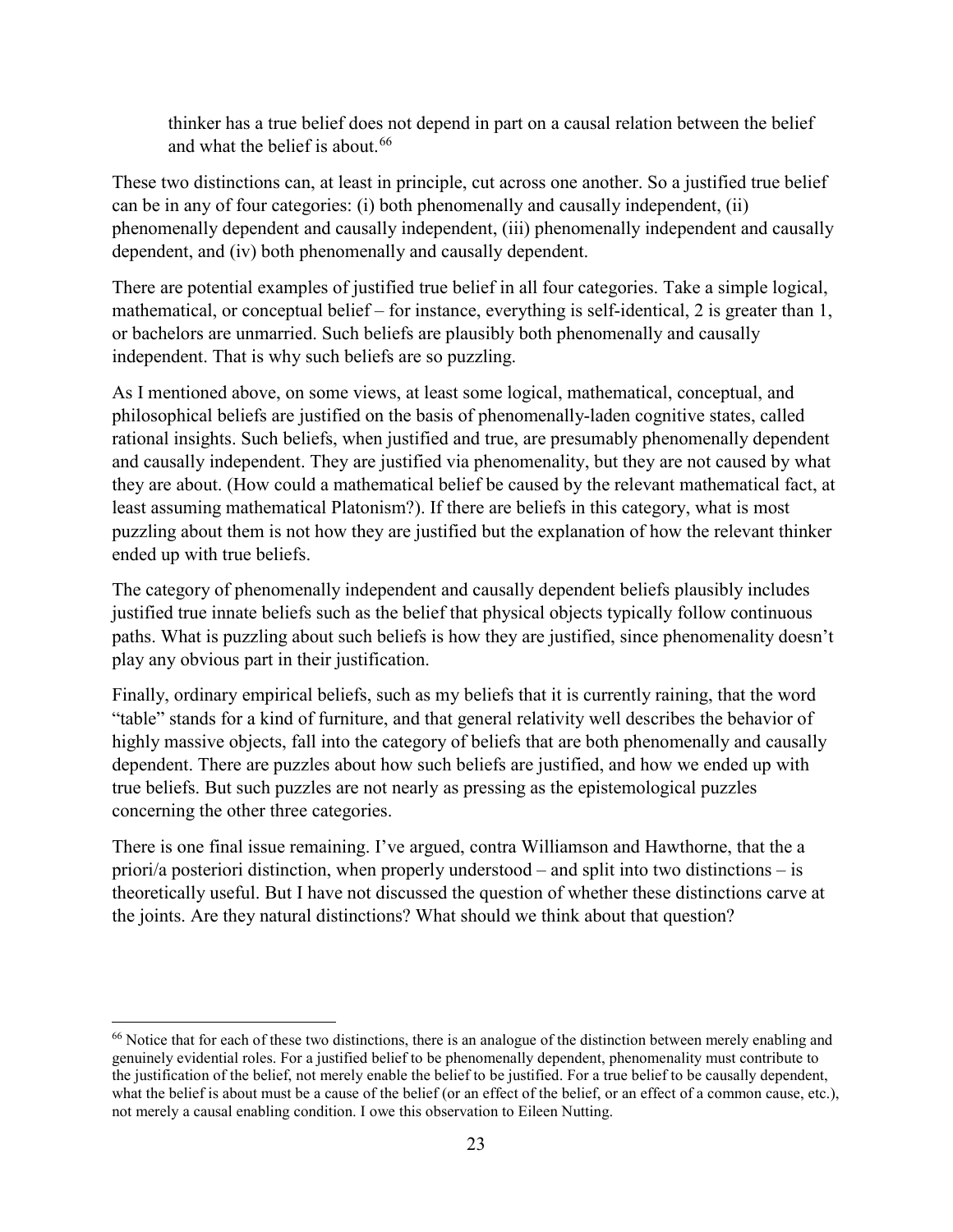Naturalness comes in degrees. The central question for us here is not whether the two distinctions are maximally (i.e., "perfectly") natural, but whether they have a high degree of naturalness, that is, whether they are reasonably natural.

The distinction between the Ps and the Qs is a (reasonably) natural distinction just in case either the property of being P or the property of being Q, or both, is a (reasonably) natural property. For a property to be (reasonably) natural requires that things that possess the property be (reasonably) similar to one another, and that they be (reasonably) dissimilar from things that do not possess the property. There should be some sort of deep commonality between things that possess the property and a deep difference between things that do and things that don't possess the property.<sup>[67](#page-23-0)</sup>

For instance, the distinction between electrons and non-electrons is a natural distinction because the property of being an electron is a natural property. The property of being an electron is a natural property because electrons closely resemble one another, and there is an important difference between electrons and non-electrons.<sup>[68](#page-23-1)</sup>

Are the phenomenally dependent/phenomenally independent and the causally dependent/causally independent distinctions natural ones? I think at our present state of understanding we should be agnostic. The purpose of the distinctions is to identify cases to focus attention on to make philosophical progress. This is compatible with the distinctions being natural and compatible with the distinctions being non-natural. What would have to be determined is whether the properties of being phenomenally dependent, phenomenally independent, causally dependent, and causally independent are natural properties. Do the classes of beliefs having these properties share a deep commonality? Is there is a deep difference between beliefs that do and beliefs that don't have one of these properties? I don't think we yet know the answers to these questions. We don't yet know, for instance, if the phenomenally independent beliefs are highly heterogenous or not. So to answer the question about the naturalness of the distinctions, we must make further progress in epistemology.[69](#page-23-2)

#### References

Adams, Robert Merrihew (1994). *Leibniz: Determinist, Theist, Idealist*. New York: Oxford University Press.

Aristotle (1994) [4th century BCE]. *Posterior Analytics*, translated and with a commentary by Jonathan Barnes, second edition. Oxford: Oxford University Press.

<span id="page-23-0"></span> $67$  See Dorr (2019) for discussion of natural properties.

<span id="page-23-1"></span> $68$  Notice that the property of being a non-electron is not a natural property – the non-electrons are a motley – but this is compatible with the distinction between electrons and non-electrons being a natural distinction.

<span id="page-23-2"></span> $69$  Versions of this paper were presented to Hong Yu Wong's research group at the University of Tübingen and at departmental colloquia at Kansas State University and Ashoka University. I'm grateful to the participants in those discussions for their questions and comments. Thanks to Stephan Krämer, Stephan Leuenberger, and Bruno Whittle for helpful discussion. Thanks to Paul Guyer for a useful conversation about the history of the term "a priori". Finally, thanks to Elia Zardini and to an anonymous referee for extensive and incredibly helpful comments.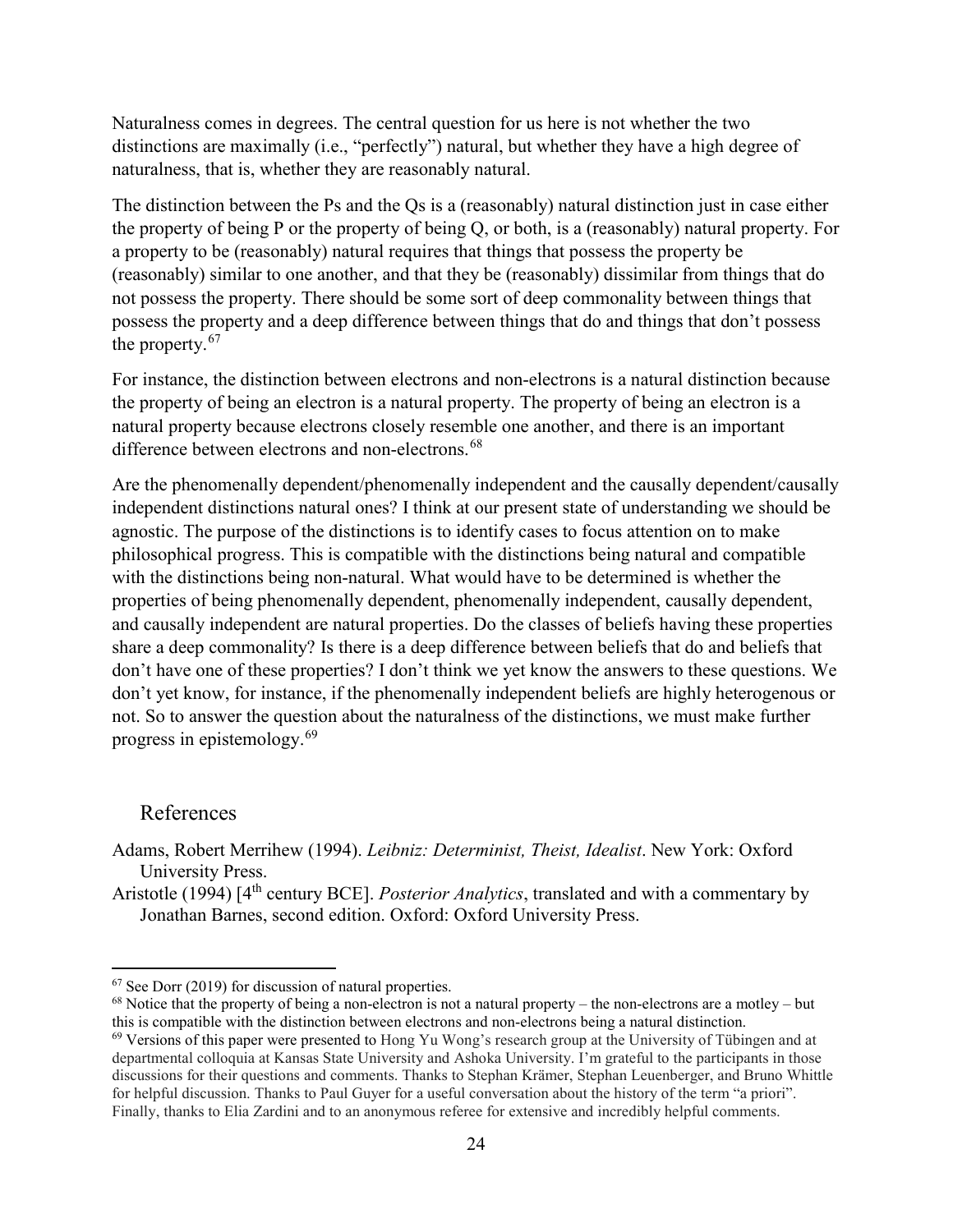- Arnauld, Antoine and Nicole, Pierre (1996) [1662/1683]. *Logic or the Art of Thinking*, translated by Jill Vance Buroker. Cambridge: Cambridge University Press.
- Baumgarten, Alexander Gottlieb (2013) [1739]. *Metaphysics*, translated and edited by Courtney Fugate and John Hymers. Bloomsbury. London: Bloomsbury.
- Baumgarten, Alexander Gottlieb (1761). *Acroasis Logica*. Halle.
- Bengson, John (2015). "The Intellectual Given", *Mind* 124(495): 707–760.
- Block, Ned (1995). "On a Confusion about a Function of Consciousness", *Brain and Behavioral Sciences* 18(2): 227–247.
- Boghossian, Paul (1997). "Analyticity", in Bob Hale and Crispin Wright (eds.), *A Companion to the Philosophy of Language*. Oxford: Blackwell. pp. 331–368.
- Boghossian, Paul (2020). "Do We Have Reason to Doubt the Importance of the Distinction between A Priori and A Posteriori Knowledge?", in Paul Boghossian and Timothy Williamson, *Debating the A Priori*. Oxford: Oxford University Press. pp. 137–155.
- BonJour, Laurence (1998). *In Defense of Pure Reason*. Cambridge: Cambridge University Press.
- Burge, Tyler (1993). "Content Preservation", *Philosophical Review* 102(4): 457–488.
- Carey, Susan (2009). *The Origin of Concepts*. New York: Oxford University Press.
- Casullo, Albert (2003). *A Priori Justification*. New York: Oxford University Press.
- Casullo, Albert (2011). "Reply to My Critics: Anthony Brueckner and Robin Jeshion", in Michael J. Shaffer and Michael Veber (eds.), *What Place for the A Priori*? Chicago: Open Court, pp. 111–136.
- Casullo, Albert (this volume). "A Defense of the Significance of the A Priori A Posteriori Distinction".
- Chalmers, David (2012). *Constructing the World*. Oxford: Oxford University Press.
- Chudnoff, Elijah (2011). "The Nature of Intuitive Justification", *Philosophical Studies* 153(2): 313–333.
- Coffa, Alberto (1991). *The Semantic Tradition from Kant to Carnap: To the Vienna Station*. Cambridge: Cambridge University Press.
- Cohen, Stewart (2010). "Bootstrapping, Defeasible Reasoning, and A Priori Justification", *Philosophical Perspectives* 24, *Epistemology*, 141–159.
- Craig, Edward (1990). *Knowledge and the State of Nature: An Essay in Conceptual Synthesis*. Oxford: Oxford University Press.
- Cutter, Brian (2020). "Why Nearly Everything Knowable is A Priori", *Philosophy and Phenomenological Research* 101(1): 80–100.
- Dorr, Cian (2019). "Natural Properties", *The Stanford Encyclopedia of Philosophy*, Edward N. Zalta (ed.), URL =  $\langle$ https://plato.stanford.edu/archives/fall2019/entries/natural-properties/>.
- Dorr, Cian and Hawthorne, John (2014). "Semantic Plasticity and Speech Reports", *The Philosophical Review* 123(3): 281-338.
- Evans, Gareth (1979). "Reference and Contingency", *The Monist* 62(2): 161–189.
- Field, Hartry (1989). *Realism, Mathematics and Modality*. Oxford: Blackwell.
- Frege, Gottlob (1974) [1884]. *The Foundations of Arithmetic: A Logico-Mathematical Enquiry into the Concept of Number*, translated by J.L. Austin. Oxford: Blackwell, second revised edition.
- Hawthorne, John (2007). "A Priority and Externalism", in Sanford C. Goldberg (ed.), *Internalism and Externalism in Semantics and Epistemolog*y. Oxford: Oxford University Press. pp. 201–218.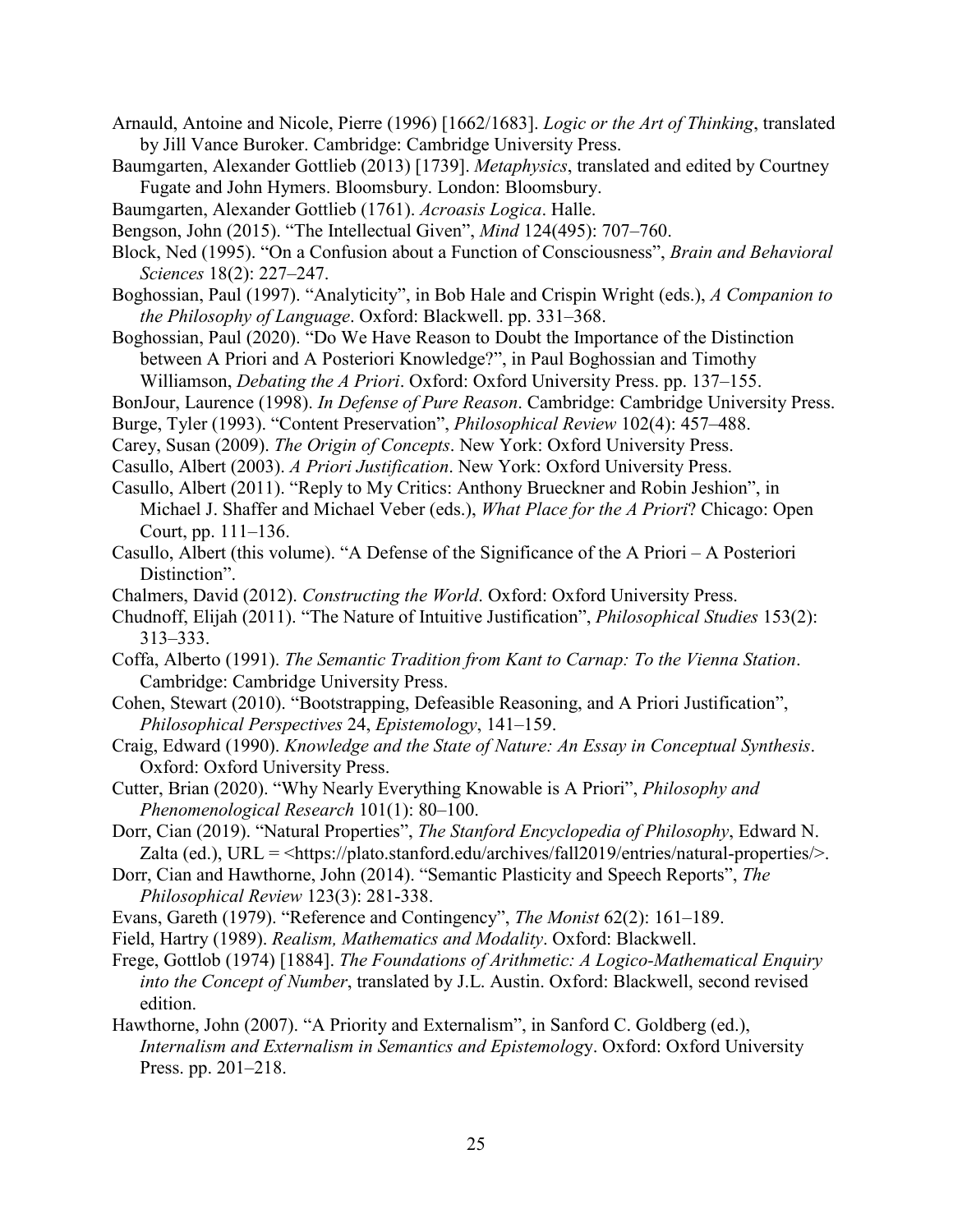- Huemer, Michael (2007). "Compassionate Phenomenal Conservatism", *Philosophy and Phenomenological Research* 74(1): 30–55.
- Hume, David, (2007) [1748]. *An Enquiry concerning Human Understanding*, Peter Millican (ed.). Oxford: Oxford University Press.
- Jenkins, C. S. I. and Kasaki, Masashi (2015). "The Traditional Conception of the A Priori", *Synthese* 192(9): 2725–2746.
- Jeshion, Robin (2011). "Experience as a Natural Kind: Reflections on Albert Casullo's A Priori Justification", in Michael J. Shaffer and Michael Veber (eds.), *What Place for the A Priori*? Chicago: Open Court, pp. 93–109.
- Joyce, Richard (2006). *The Evolution of Morality*. Cambridge, Mass.: MIT Press.
- Kant, Immanuel (1998) [1781/1787]. *Critique of Pure Reason*, translated by Paul Guyer and Allen Wood. Cambridge: Cambridge University Press.
- Kripke, Saul (1980). *Naming and Necessity*. Cambridge, Mass.: Harvard University Press. Lambert, Johann Heinrich (1764). *Neues Organon*. Leipzig.
- Lewis, David (1980). "Mad Pain and Martian Pain", in Ned Block (ed.), *Readings in the Philosophy of Psychology*, Volume I. Cambridge, Mass.: Harvard University Press, pp. 216– 222.
- Lewis, David (1983). "New Work for a Theory of Universals", *Australasian Journal of Philosophy* 61(4): 343–377.
- Mackie, J. L. (1969/1970). "The Possibility of Innate Knowledge", *Proceedings of the Aristotelian Society* 70: 245–257.
- McGinn, Colin (1975/1976). "A Priori and A Posteriori Knowledge", *Proceedings of the Aristotelian Society* 76: 195–208.
- Melis, Giacomo and Wright, Crispin (this volume). "Williamsonian Scepticism about the A Priori".
- Mittelstrass, Jürgen (1977). "Changing Concepts of the A Priori", in Robert Butts and Jaakko Hintikka (eds.), *Historical and Philosophical Dimensions of Logic, Methodology and Philosophy of Science*. Dordrecht: Springer, pp. 113–128.
- Nagel, Thomas (1974). "What is it Like to be a Bat?", *Philosophical Review* 83(4): 435–450.
- William of Ockham (1974) [c. 1323]. *Opera Philosophica I: Summa Logicae*, edited by Philotheus Boehner, Gedeon Gál, and Stephen Brown. Bonaventure, New York: Franciscan Institute.
- Peacocke, Christopher (2004). *The Realm of Reason*. Oxford: Oxford University Press.
- Plato (2011) [4<sup>th</sup> century BCE]. *Meno and Phaedo*, David Sedley (ed.), and Alex Long (ed., tr.). Cambridge: Cambridge University Press.
- Plato (2012) [4<sup>th</sup> century BCE]. *Republic*, translated by Christopher Rowe. London: Penguin Classics.
- Pryor, James (2000). "The Skeptic and the Dogmatist", *Noûs* 34(4): 517–549.
- Pryor, James (2013). "Problems for Credulism", in Chris Tucker (ed.), *Seemings and Justification: New Essays on Dogmatism and Phenomenal Conservatism*. New York: Oxford University Press, pp. 89–131.
- Quine, Willard V. O. (1951). "Two Dogmas of Empiricism", *Philosophical Review* 60(1): 20– 43.
- Quine, Willard V. O. (1969). "Natural Kinds", in Nicholas Rescher (ed.), *Essays in Honor of Carl G. Hempel*. Dordrecht: Springer, pp. 5–23.